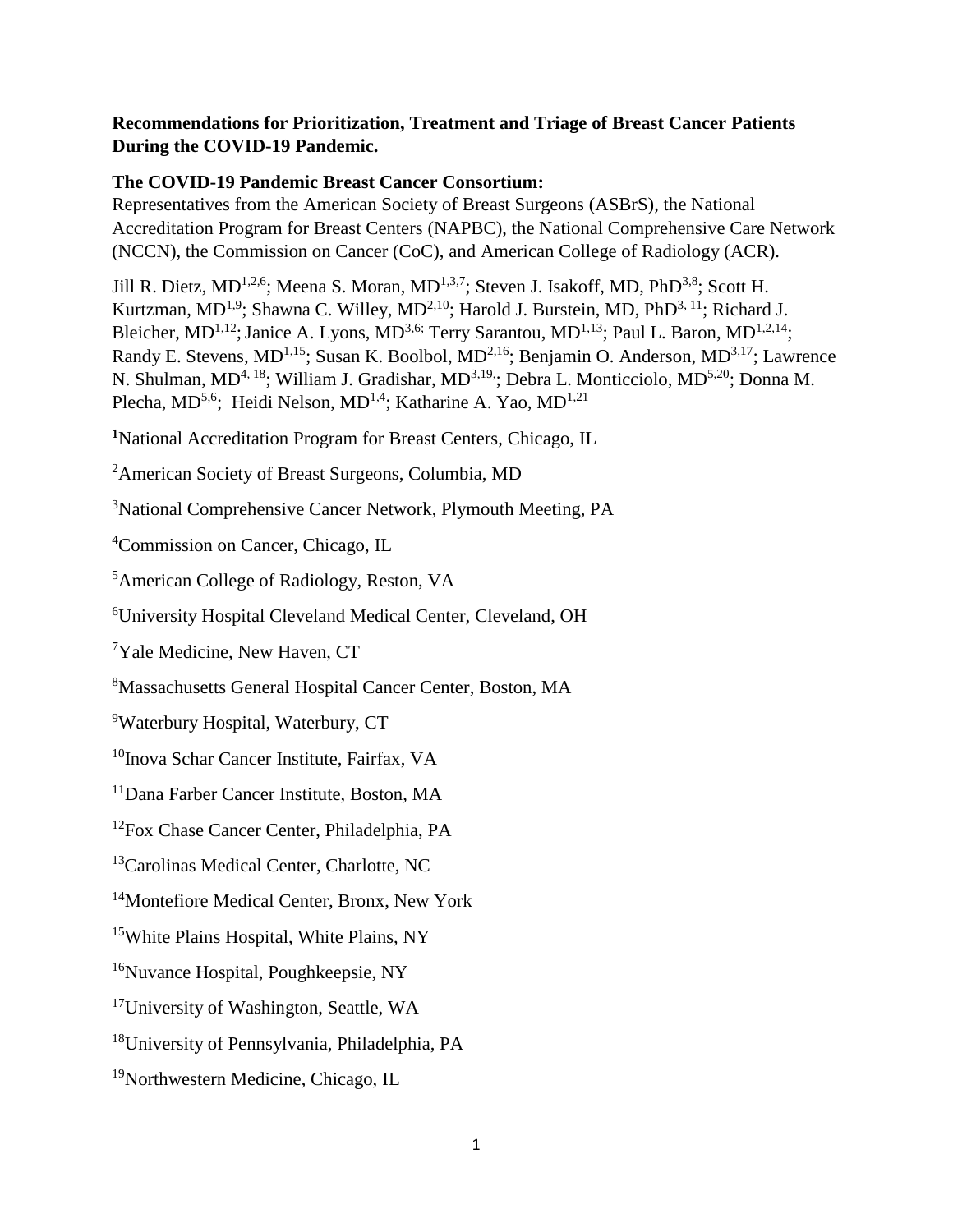$^{20}$ Baylor Scott & White Healthcare-Central Texas

<sup>21</sup>NorthShore University HealthSystem, Evanston, IL

## **Corresponding author:**

Jill R. Dietz, MD, FACS ASBrS (President), NAPBC (Vice chair, Standards and Accreditation Committee) Associate Professor of Surgery, Case Western Reserve University School of Medicine Director Breast Operations University Hospitals Seidman Cancer Center Cleveland, Ohio [Jill.Dietz@UHhospitals.org](mailto:Jill.Dietz@UHhospitals.org)

Word count: 2966 (without tables) Abstract word count: 239 References: 57

# **STRUCTURED ABSTRACT**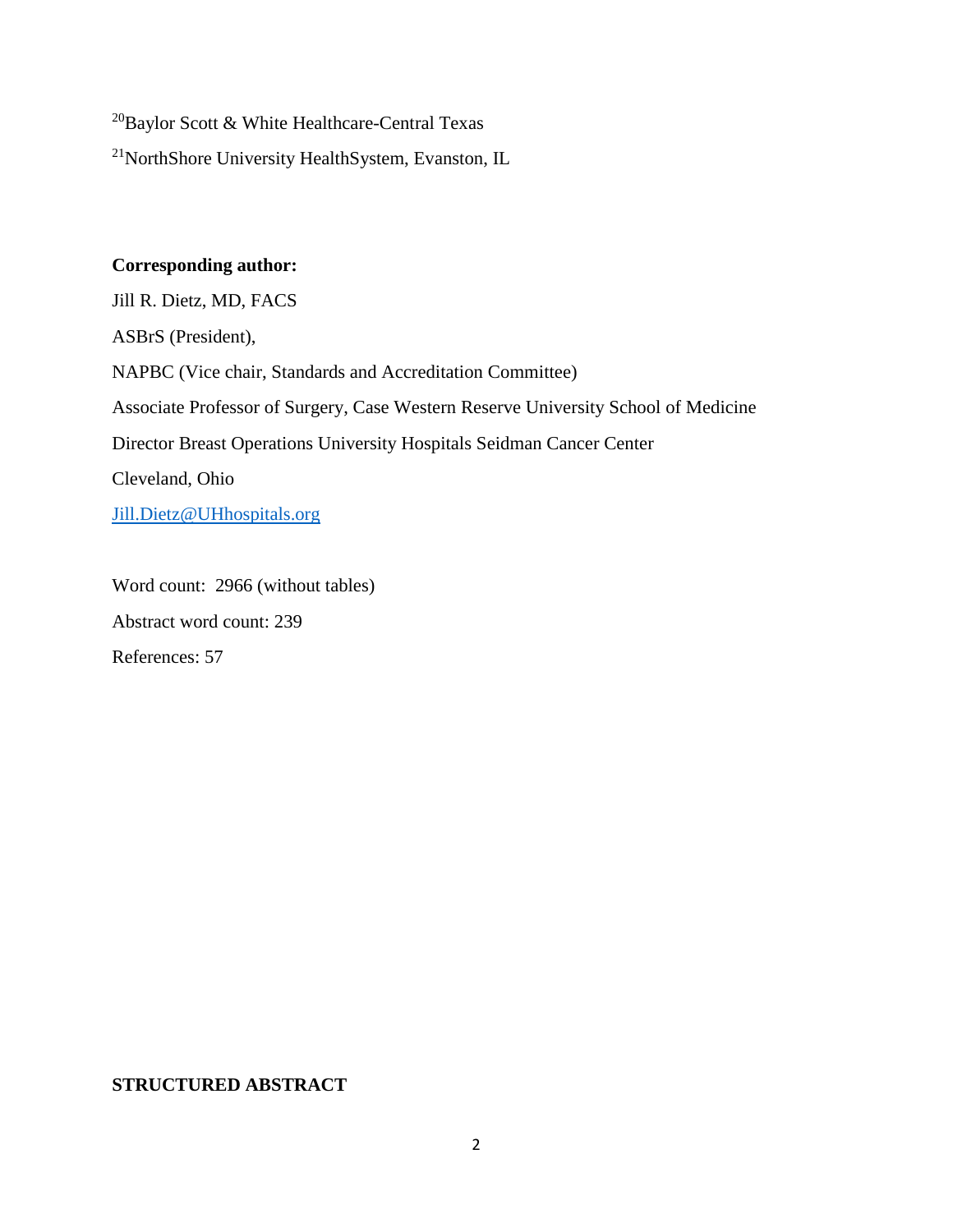The COVID-19 pandemic presents clinicians a unique set of challenges in managing breast cancer (BC) patients. As hospital resources and staff become more limited during the COVID-19 pandemic, it becomes critically important to define which BC patients require more urgent care and which patients can wait for treatment until the pandemic is over. In this Special Communication, we use expert opinion of representatives from multiple cancer care organizations to categorize BC patients into priority levels (A, B, C) for urgency of care across all specialties. Additionally, we provide treatment recommendations for each of these patient scenarios. Priority A patients have conditions that are immediately life threatening or symptomatic requiring urgent treatment. Priority B patients have conditions that do not require immediate treatment but should start treatment before the pandemic is over. Priority C patients have conditions that can be safely deferred until the pandemic is over. The implementation of these recommendations for patient triage, which are based on the highest level available evidence, must be adapted to current availability of hospital resources and severity of the COVID-19 pandemic in each region of the country. Additionally, the risk of disease progression and worse outcomes for patients need to be weighed against the risk of patient and staff exposure to SARS CoV-2 (virus associated with the COVID-19 pandemic). Physicians should use these recommendations to prioritize care for their BC patients and adapt treatment recommendations to the local context at their hospital.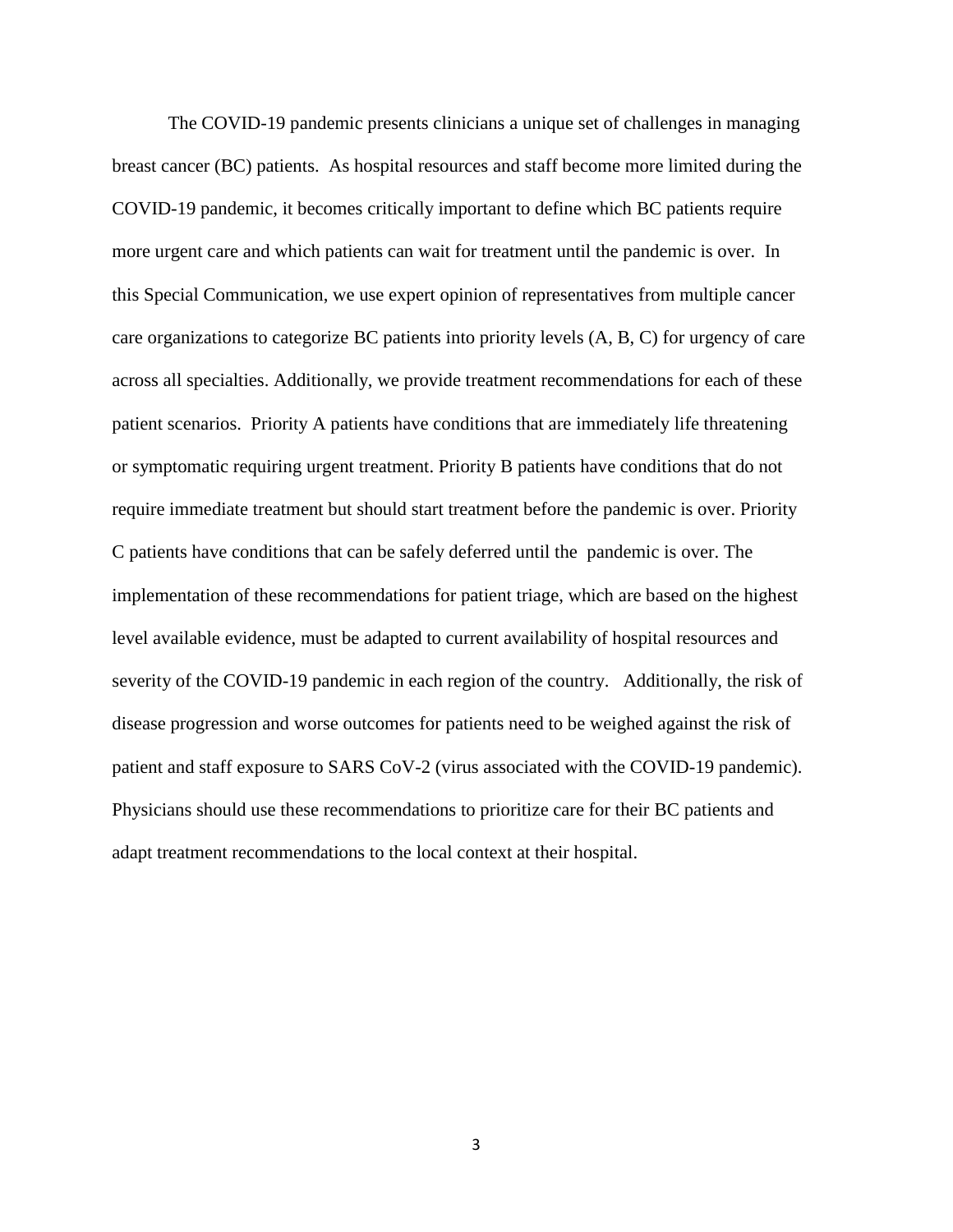## **INTRODUCTION**

The COVID-19 pandemic poses unprecedented challenges for patients, clinicians and healthcare systems. Across every facet of medicine, clinicians are responding to the pandemic by modifying patient care to minimize exposure risk and preserve resources, and the management of patients with cancer poses unique challenges.<sup>1</sup> To provide preliminary guidance on the prioritization and treatment of breast cancer (BC) during this severe acute respiratory syndrome coronavirus 2 (SARS-CoV-2) outbreak, we assembled representatives from the American Society of Breast Surgeons (ASBrS), the National Accreditation Program for Breast Centers (NAPBC), the National Comprehensive Care Network (NCCN), the Commission on Cancer (CoC) and the American College of Radiology (ACR) to formulate an Expert Opinion. The objective of this Special Communication is to prioritize patient scenarios by urgency of treatment by specialty and to make treatment recommendations based on these priorities within each specialty. Given the rapidly evolving nature of the COVID-19 pandemic, time constraints prohibited a formal consensus statement.

These recommendations relate specifically to BC patients not suspected to have COVID-19-related illness. We acknowledge that there are limited prospective experiences to guide these recommendations. Furthermore, these recommendations are driven by the common goal to preserve hospital resources for virus-inflicted patients by deferring BC treatments without significantly compromising long-term outcomes for individual BC patients. The demands that the COVID-19 pandemic will place on healthcare institutions remain unpredictable and will have geographical variability. Therefore, the risks of disease progression and compromised BCspecific outcomes need to be weighed against viral exposure to patients and staff, taking into consideration each individual's comorbidities and age to predict risk of mortality from COVID-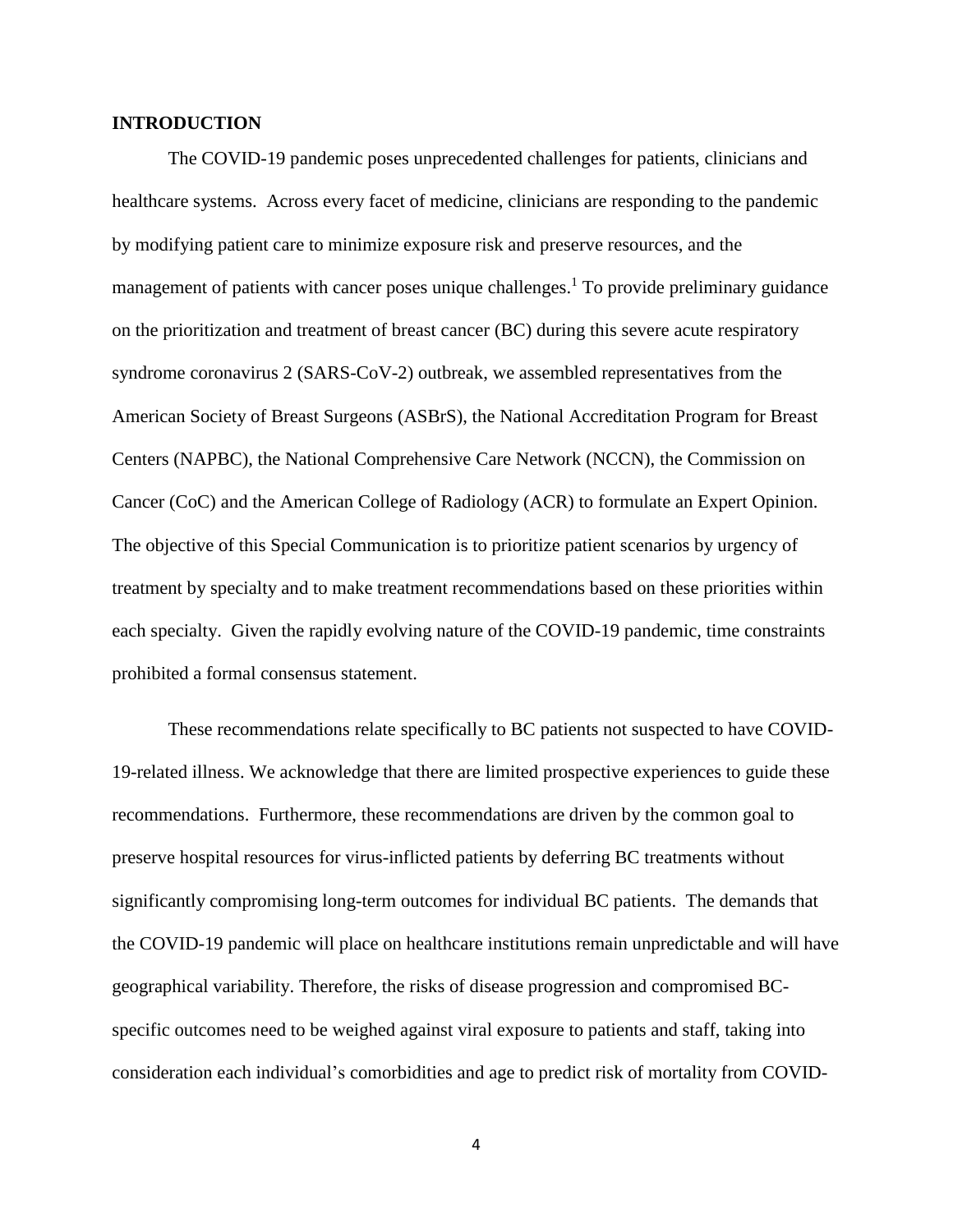19. Lastly, these are recommendations and are not intended to supersede individual physician judgement or institutional policies and guidelines.

## **METHODS**

After extensive multidisciplinary teleconference discussions and literature review, a "Priority" classification for BC patients was developed across the disciplines. Priority categories were defined based on the severity of an individual patient's condition (including patient comorbidities) and potential efficacy of treatments.<sup>2</sup>

## *Priority A Category:*

Priority A patients have a condition that is immediately life threatening, clinically unstable, or completely intolerable and for whom even a short delay would significantly alter the patient's prognosis. Assuming efficacious treatment, these patients are given top priority even if resources become scarce, requiring urgent treatment for preservation of life or control of progressing disease or symptomatic relief.

#### *Priority B Category:*

Patients in the Priority B category are patients who do not have immediately lifethreatening conditions but for whom treatment or services should not be indefinitely delayed until the end of the pandemic. Most BC patients will fall under Priority B. If conditions in a geographic location only allow for Priority A patients to receive treatment, then treatment for Priority B patients can be delayed for a defined period of time during the pandemic. A short delay (e.g. 6-12 weeks) would not impact overall outcome for these patients. Longer delays could impact outcomes in some Priority B patients and triage may become necessary to justify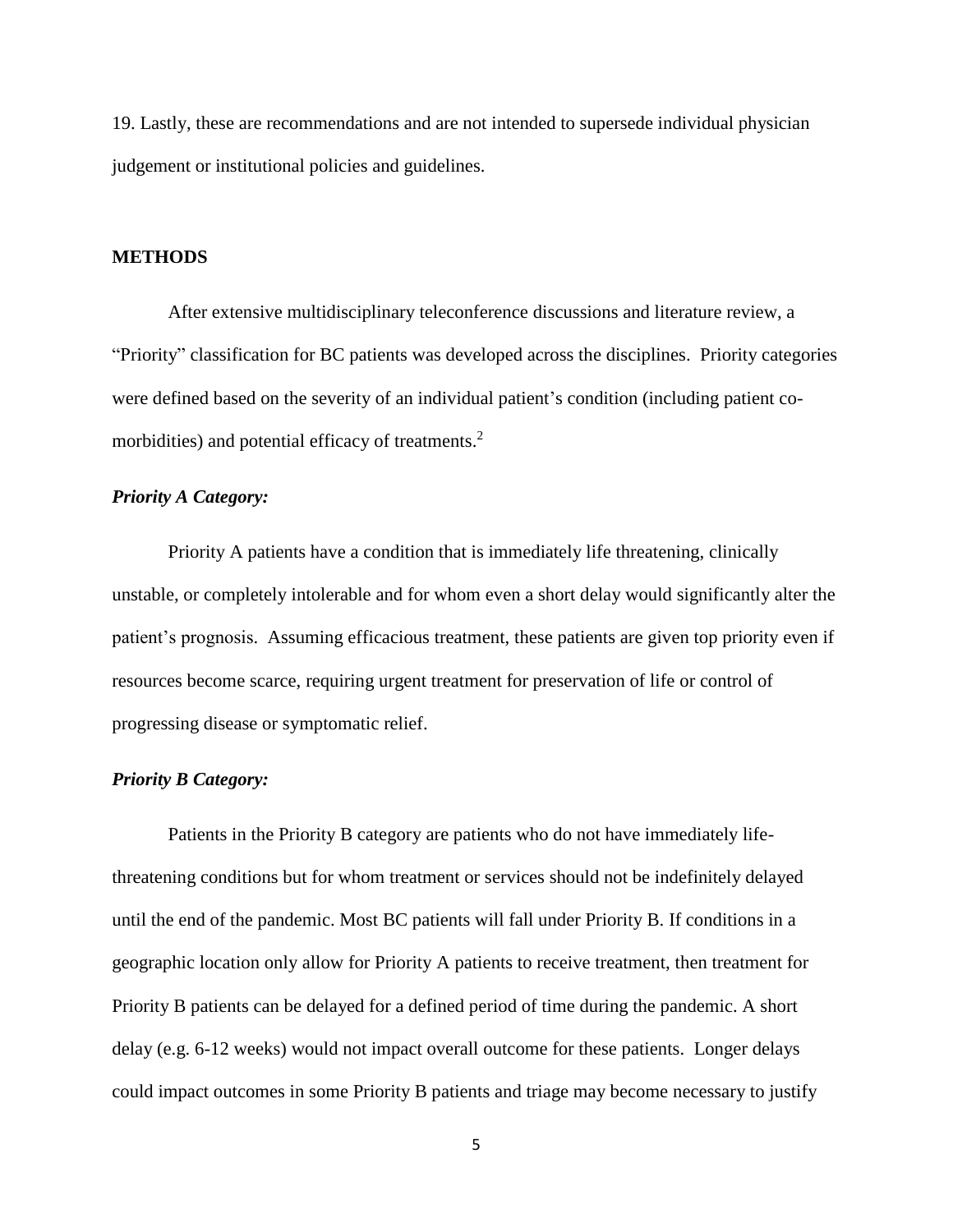which patients should undergo treatment versus further delay. Patients within the Priority B category will be sub-stratified as B1 (higher priority), B2 (mid-level priority) and B3 (lower priority) as defined by each BC subspecialty.

## *Priority C Category:*

Patients in Priority C category are patients for whom certain treatment or services can be indefinitely deferred until the pandemic is over without adversely impacting outcomes.

#### **RESULTS**

Priority categories and treatment recommendations by specialty are listed below.

#### *Outpatient visits*

During the pandemic, the majority of encounters should be conducted remotely via telemedicine. Decisions to conduct in-person visits must carefully weigh the risk of viral transmission to patients and healthcare providers with the need for an in-person evaluation. Priority A includes, for example, clinically unstable post-operative patients and those with potential medical oncologic emergencies (e.g. febrile neutropenia, intractable pain) who need to be assessed in-person. Priority B patients should be evaluated by at least one member of the multidisciplinary team in-person or remotely depending on need. These include: newly diagnosed BC patients; established patients with new problems (breast infection, palpable findings, and significant symptoms from therapy); patients on active IV chemotherapy; patients completing neoadjuvant therapy preparing for surgery; routine postoperative patients; and patients being evaluated and planned for radiation therapy. Priority C patients are those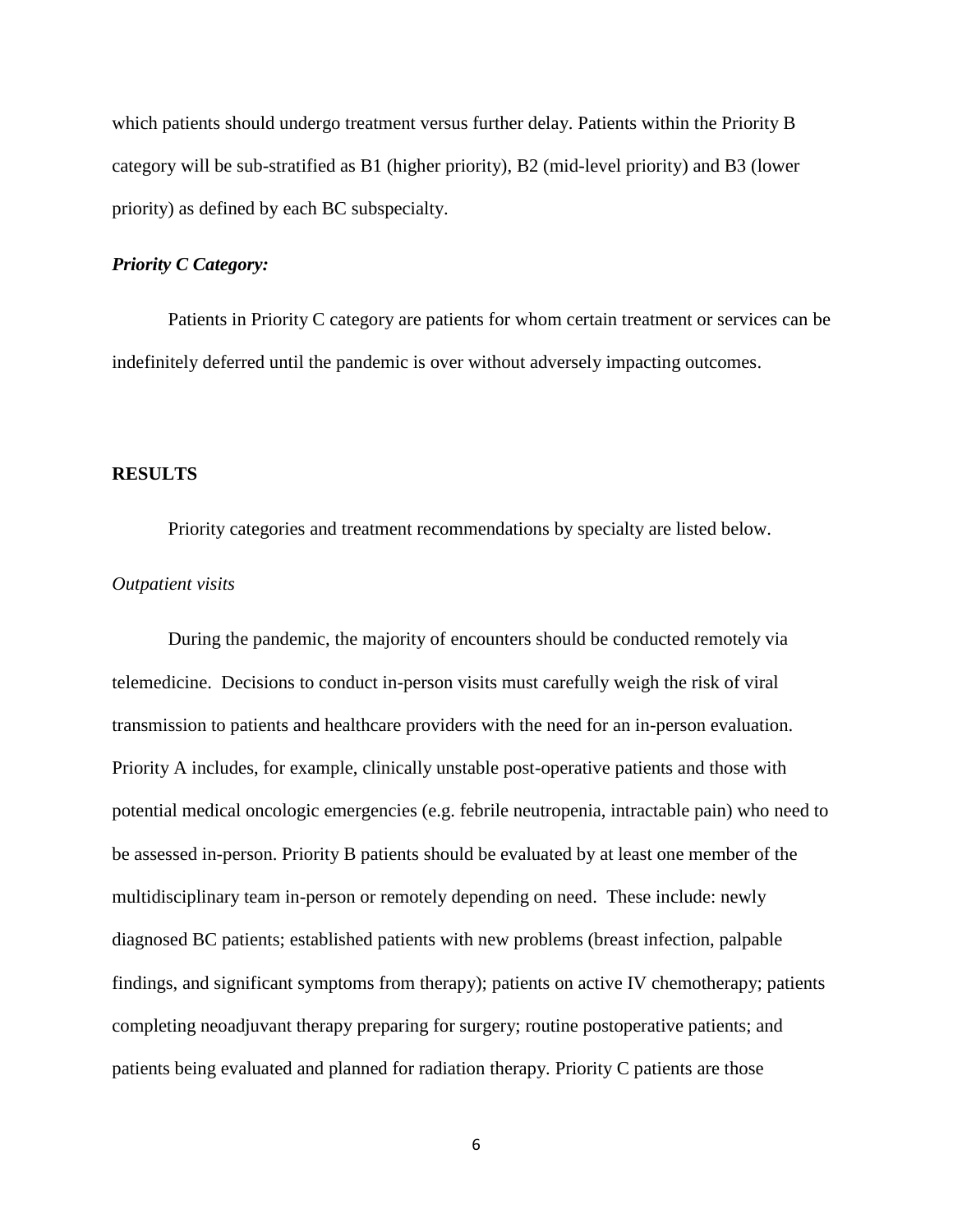presenting for routine follow up for benign or malignant conditions (including those on oral adjuvant agents and those not on active treatment), survivorship visits, or high-risk screening and can be seen remotely or delayed until the post-pandemic period. Increased precautions should be taken surrounding in-person visits/treatments for patients with co-morbidities and a high risk of COVID-19 complications.

## *Breast Focused Imaging*

Few scenarios are designated Priority A for breast imaging, with the exception of imaging for urgent situations such as a severe breast abscess formation or for evaluation of a serious post-operative complication..

Breast imaging Priority B includes diagnostic imaging for an abnormal mammogram or for suspicious breast symptoms, biopsies for BI-RADS 4 or 5 lesions, and breast MRI for extent of disease evaluation or pre-chemotherapy assessment. Biopsies for lower suspicion lesions (BI-RADS 4a) may be postponed or biopsied. BIRADS category 3 patients returning for short-term follow-up diagnostic mammogram and/or ultrasound and routine breast exam should be postponed until the COVID-19 pandemic is over and would be Priority C. All screening exams including mammography, ultrasound, and MRI should be placed in Priority C and suspended until the post-COVID-19 period. BRCA mutation carriers under the age of 40 may be considered for screening if delays of more than 6 months are expected.<sup>3,4</sup>

#### *Surgical Oncology*

**Table 1**. lists patient scenarios into Priority categories for urgency of surgical care. The need to minimize use of operating room resources requires selectively deferring surgery and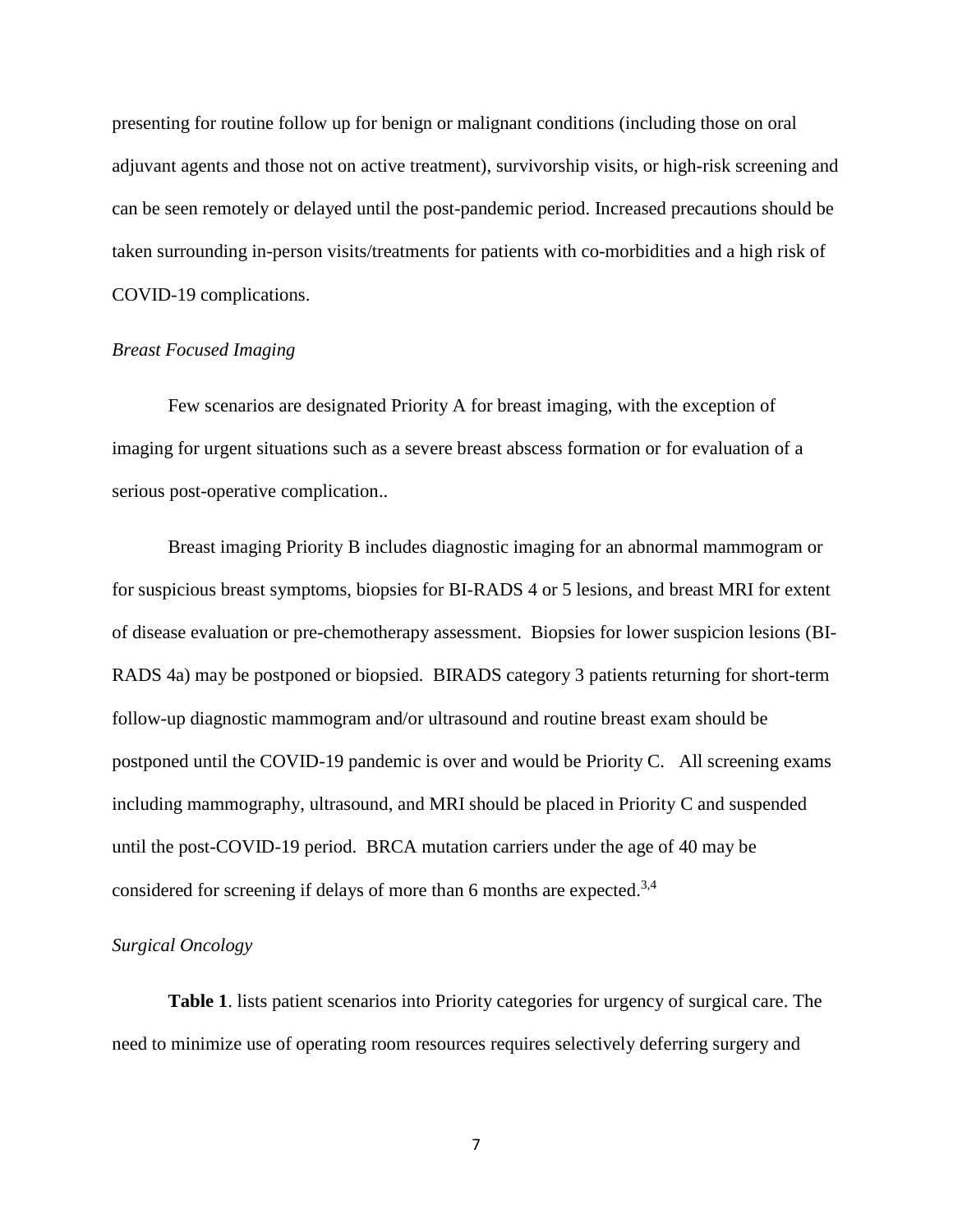triaging patients for use of an initial alternative therapy whenever possible. However, level II evidence demonstrates that preoperative delays may impact BC outcomes.<sup>5,6</sup>

Invasive BC patients should be triaged with multidisciplinary input and assessment of patient's risks and co-morbidities to potentially receive neoadjuvant therapies during the pandemic. While neoadjuvant chemotherapy confers risks of immunosuppression and uses personal protective equipment (PPE), high risk breast cancers would fall in Priority B because upfront surgery is not required when systemic treatment is initiated. Current standards for triple negative breast cancer (TNBC) and human epidermal growth factor 2-overexpressing (HER2+) BC already include neoadjuvant therapy, which has very high rates of clinical and pathological tumor response affording durable tumor control prior to deferred surgery.<sup>7,8</sup>

Patients completing neoadjuvant chemotherapy are categorized as Priority B1. Delays of surgery up to 8 weeks post-chemotherapy do not adversely affect BC outcomes.<sup>9</sup> Breast imaging cannot be used as a surrogate to assess pathologic response because false negative rates vary between 17.8 and 50%.<sup>10-13</sup> In the event that resources do not allow for surgery, additional nonsurgical therapy should be considered (see Medical Oncology section).

Patients with hormone receptor-positive BC are Priority B3 or C because neoadjuvant endocrine therapy allows for deferment of definitive surgery. Studies evaluating tamoxifen with/without surgery demonstrate no difference in survival within the first three years suggesting that short-term deferment of surgery with endocrine therapy should not adversely impact BCspecific survival.<sup>14-16</sup>

Patients eligible for breast conservation should be discouraged from elective mastectomy depending on local institutional resources. For patients requiring mastectomy, immediate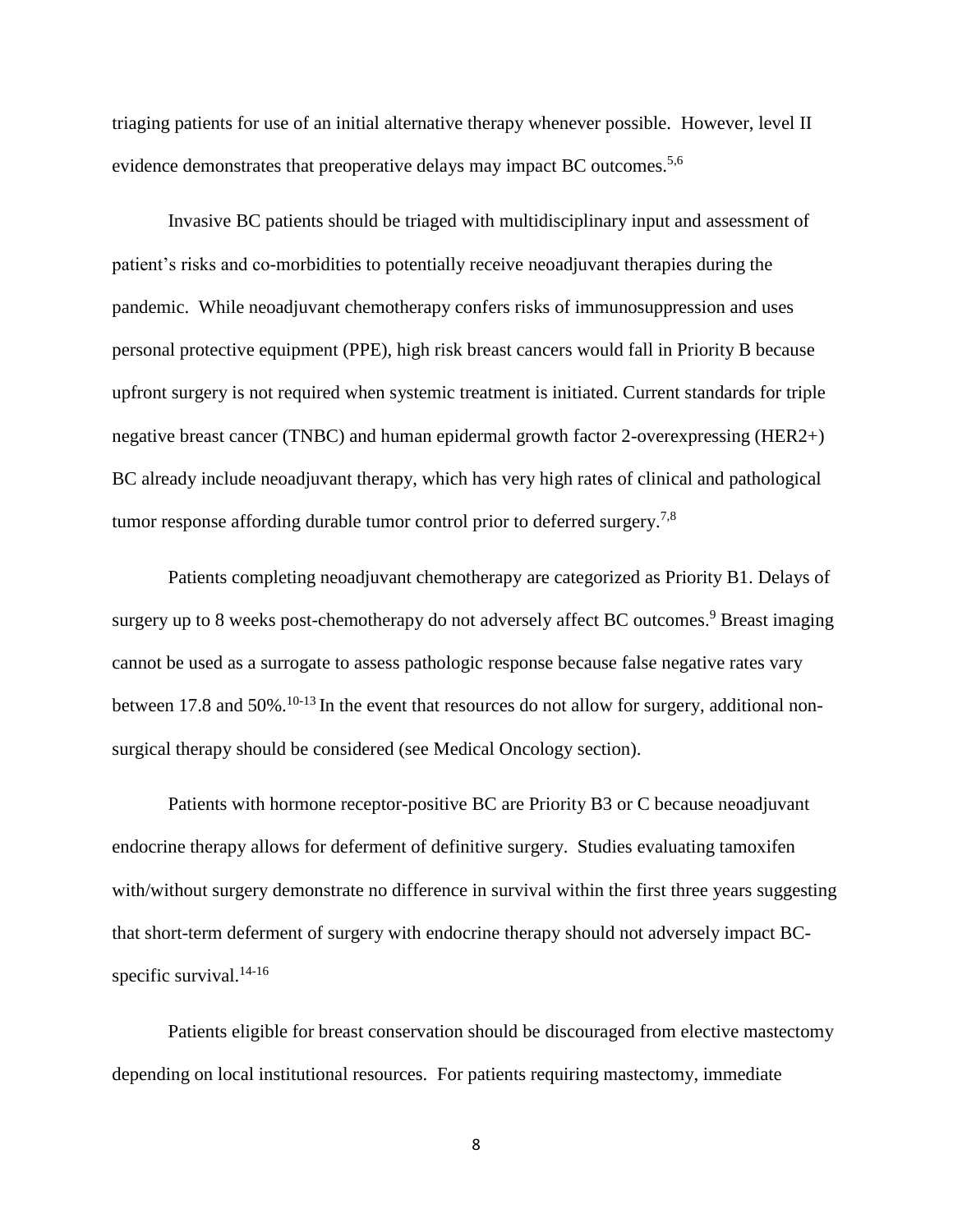reconstruction with implant or tissue expanders can be performed only if hospital resources permit. Autologous reconstruction should be deferred.<sup>17</sup>

Discordant biopsies are uncommon, but when they occur, establishing the presence of malignancy is required.<sup>18</sup> These patients would be categorized in Priority B or C depending on level of suspicion.

For newly-diagnosed, recurrent BC, staging evaluation is preferred but may be unavailable. Surgery is typically indicated only in the absence of metastatic disease. Treatment will depend on resource availability (see Medical Oncology section).

Re-operation for margins or axillary staging is Priority C when there is a low likelihood of residual disease. <sup>19</sup> Patients with estrogen receptor positive (ER+) ductal carcinoma in situ (DCIS) and low volume ER- DCIS are Priority C1 whereas patients at high-risk for occult invasion are Priority B3. Non-operative trials however, are limited to low-risk DCIS.<sup>20-22</sup>

Practitioners caring for BC see many benign conditions. If a malignant lesion is unlikely, diagnostic procedures should be postponed. It is advisable to follow-up with patients whose treatment is being altered or postponed. The enormity of changes from the COVID-19 pandemic itself are anxiety-provoking among patients and practitioners. Patient psychological well-being needs to be considered and often can be addressed with telemedicine/phone visits. While shared decision-making is ideal, in the context of the pandemic difficult choices must be made.

#### *Medical Oncology*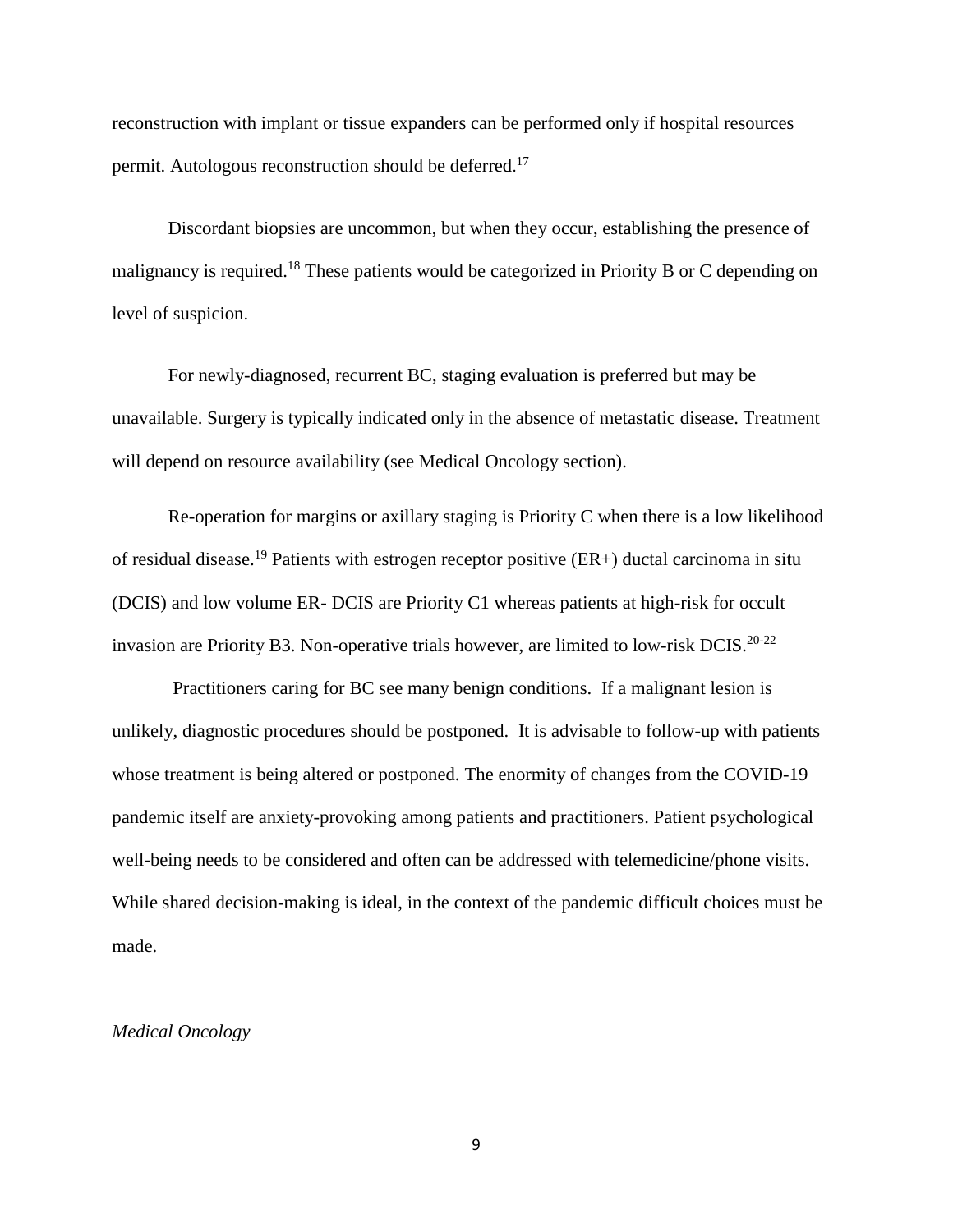**Table 2** lists patient scenarios into Priority categories for urgency of either hormonal, chemotherapy and/or targeted therapy. The medical oncology goals are to minimize patient interactions with healthcare centers, maintain patient safety, and conserve resources while providing effective care. All specialty and institutional goals and patient factors should be considered when formulating a treatment plan. Priority A patients are those with oncologic emergencies requiring immediate treatment (e.g. febrile neutropenia, intractable pain). Priority B patients require systemic care but are candidates for modified therapeutic approaches to achieve the goals above; the urgency and therapeutic options are stratified into higher-to-lower priorities (B1-B3). Priority C patients can delay interventions for many months without adverse impact on survival or quality of life.

#### **Invasive BC – Early Stage**

For newly-diagnosed BC patients, multidisciplinary plans can be revised to protect patients and spare healthcare services (Priority B). Depending on local circumstances, surgery, systemic therapy, and radiation therapy (RT) sequencing may be altered to ensure patient safety and healthcare system needs. Neoadjuvant treatment is well established for all BC subtypes and enables delayed surgery. If necessary, RT can be given before adjuvant chemotherapy (especially for ER+ tumors) without affecting long term outcomes.<sup>23</sup>

Patients with ER+, HER2- tumors can defer surgery and receive neoadjuvant endocrine therapy for 6 to 12 months without clinical compromise (Priority B1).  $24.25$  Patients should be assessed periodically to confirm absence of tumor progression. Patients with Stage 1 or limited Stage 2 disease (including those with N1 nodal involvement), and those with low-intermediate grade tumors, lobular BCs, low-risk genomic assays (especially the recurrence score, which may be sent from a core biopsy<sup>26</sup>), or "luminal A" signatures, do not benefit substantially from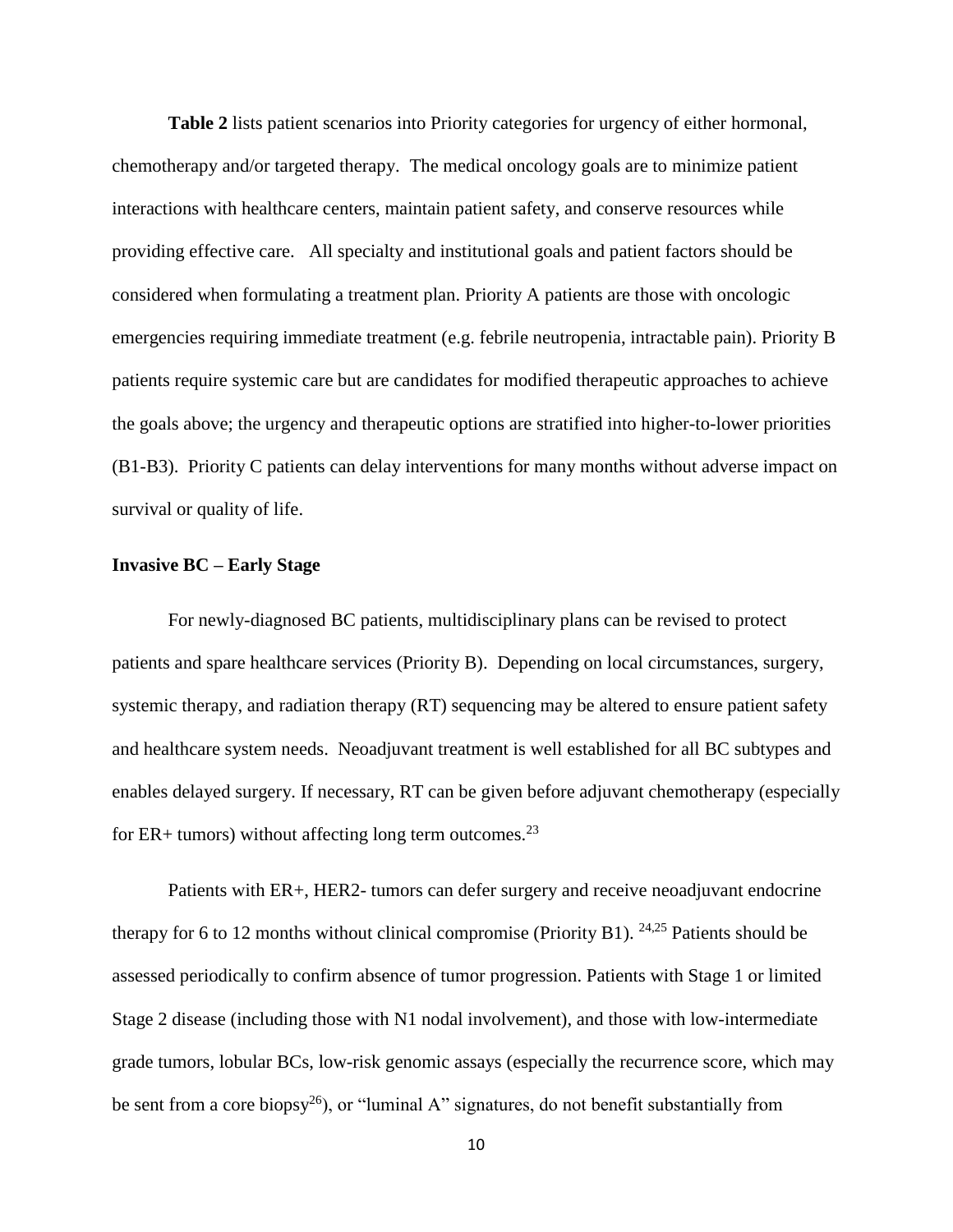neoadjuvant or adjuvant chemotherapy  $27,28$ . These patients may receive endocrine therapy alone.

TNBC patients should receive standard chemotherapy approaches (Priority B1), and all BC subtypes currently receiving neoadjuvant or adjuvant treatment should complete standard regimens already underway. Abbreviated schedules or dose modified regimens may be considered. Single-agent sequential therapy may reduce treatment complications without compromising efficacy. 29

Patients with Stage 1 or 2, HER2+ BCs may consider ado-trastuzumab emtansine (+/ pertuzumab) with comparable efficacy to chemotherapy/trastuzumab-based regimens in either neoadjuvant or adjuvant settings (Priority B2) to minimize neutropenia, visits, and steroiduse.<sup>30,31</sup> Adjuvant trastuzumab-based therapy may be shortened from 12 to 6 months without affecting outcomes in selected patients (Priority B3).  $32,33$ 

## **Invasive BC – Advanced Stage**

Patients with advanced (metastatic) BC have many treatment options and typically receive multiple lines of therapy which are rarely dependent on specific treatment sequencing. Dose and schedule adjustments of systemic treatments are reasonable to reduce clinic visits, bloodwork, and development of significant side effects. Patients without signs or symptoms of tumor progression may defer routine restaging scans. When the likely benefit of additional palliative chemotherapy is very small, patients may find the risks of treatment outweigh the possible gains in outcome.

Trastuzumab, pertuzumab, and related antibody-drug conjugates for HER2+ tumors may be given at less frequent dosing intervals, as necessary. Patients with HER2+ BC with  $> 2$  years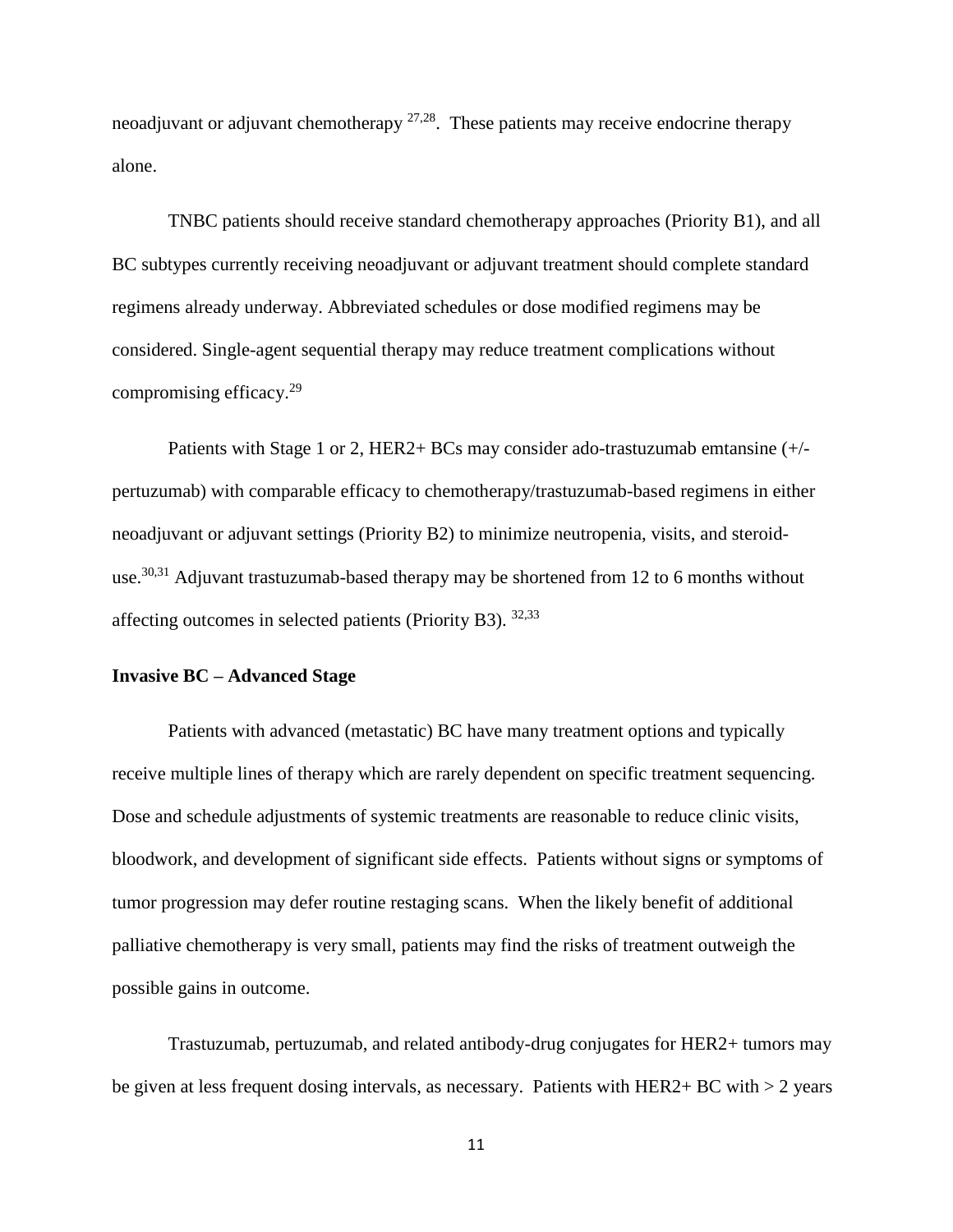duration of tumor control and minimal disease burden with trastuzumab-based regimens may consider interrupting maintenance therapy.<sup>34</sup>

The use of oral targeted agents (CDK4/6, mTOR, and PIK3CA inhibitors) in ER+, metastatic BC must be weighed against the increased risk of adverse events. Dose reductions can minimize treatment-related toxicities. CDK4/6 inhibitors as first/second-line treatment offer clinical advantage, but may be delayed if the likelihood of tumor control is high with endocrine therapy alone (first line, no prior endocrine treatment, no visceral disease).<sup>35</sup> Dose reduction of palbociclib does not diminish efficacy. 36,37

#### **High Risk Lesions and Pre-Invasive BC**

High-risk lesions such as atypical hyperplasia and lobular carcinoma in-situ express ER and are effectively treated with either tamoxifen or aromatase inhibitors.<sup>38,39</sup> ER+ DCIS can be treated with preoperative endocrine therapy for 6 months (Priority C).<sup>40</sup> For management of ERdisease see Surgical Oncology section.

## **Supportive care and additional considerations**

Endocrine treatments (tamoxifen, aromatase inhibitors, luteinizing hormone releasing hormone (LHRH) agonist) are safe and can be continued thru the COVID-19 pandemic (**Table 3**). LHRH agonists may be given every 3 months, and home administration is an option.<sup>41</sup> Patients receiving chemotherapy should receive appropriate supportive care to reduce side effects; in particular, granulocyte colony-stimulating factor (G-CSF) should be used to minimize neutropenia, and can be considered for regimens with <20% chance of febrile neutropenia not usually offered G-CSF. Interventions that alleviate severe symptoms should remain a high priority. Bone modifying treatments (intravenous bisphosphonates or denosumab) can be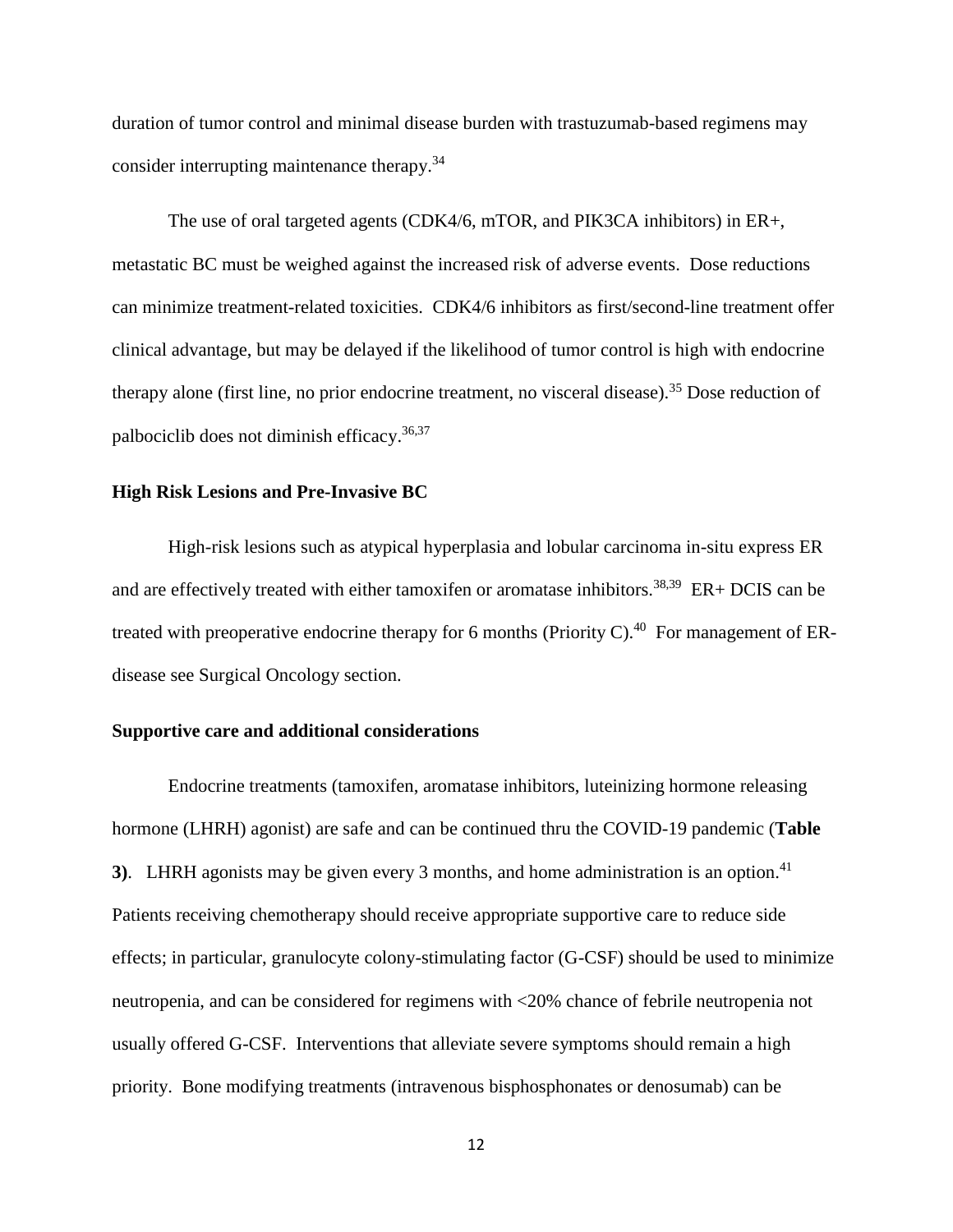deferred in patients without hypercalcemia, on adjuvant therapy, or on long-standing courses of therapy.

## *Radiation Oncology*

Radiation therapy (RT) plays an integral role in the treatment of many BCs. Patientrelated factors (age, comorbidities) contributing to infection risk must be carefully weighed against the risk of worsened BC outcomes if delaying the anticipated local-regional and potential survival benefits of RT. Priority A includes patients presenting with symptomatic disease in whom short palliative RT regimens should be utilized.<sup>42-44</sup> Patients clinically progressing on neoadjuvant therapy should be considered for a longer definitive pre-operative hypofractionated (HF) regimen to reduce risk of continued progression if surgically unresectable or resource constraints prohibit timely surgery.45,46

The majority of RT referrals will likely be Priority B requiring triage/deferment. Limited published data on RT delays in the definitive setting are inconsistent. Locally-advanced or inflammatory patients may have worse outcomes after neoadjuvant chemotherapy if RT is delayed >8 weeks (Priority B1).<sup>47</sup> In contrast, delaying RT 20 weeks in early-stage, ER+ patients after BCS demonstrates no difference in outcomes compared to 4-8 weeks (Priority B3).<sup>48</sup> Since Priority B sub-stratifies by clinical-pathologic recurrence risk, B1 patients should be given priority over B2 or B3; hypofractionated (HF) regimens should be strongly considered whenever possible. Long-term outcomes with HF-RT utilizing 42.5Gy/16 or 40 Gy/15 fractions demonstrate safety and efficacy similar to conventional fractionation which will reduce patient/staff exposure.<sup>45,46</sup> Though regional-nodal and post-mastectomy patients were underrepresented in these trials, historic<sup>49</sup> and emerging<sup>50</sup> data suggest no differences in efficacy or toxicity for these sub-groups. Current trials are evaluating HF with reconstruction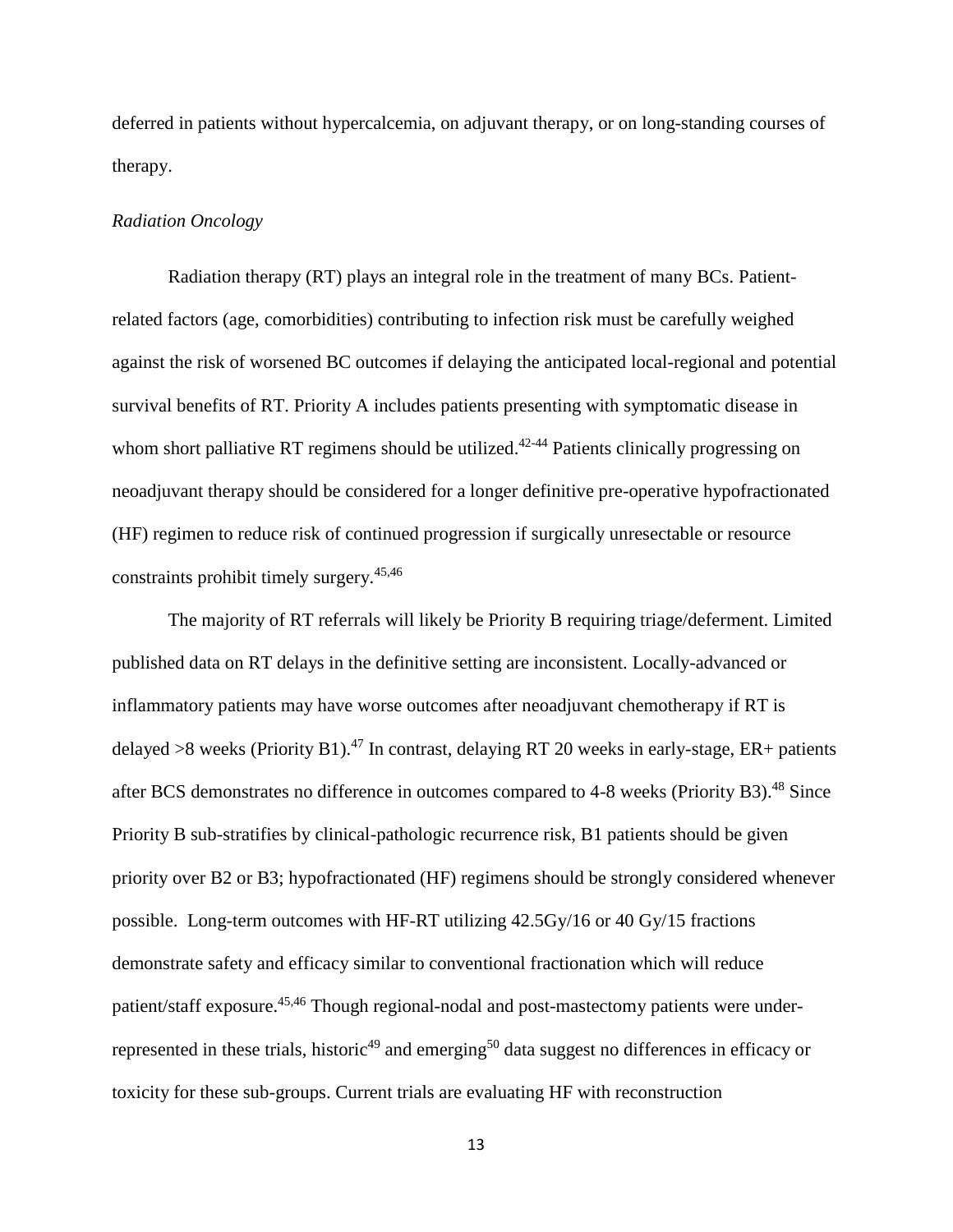(Alliance221505/ NCT03414970; FABREC Trial/ NCT03422003). Furthermore, additional intensive regimens after lumpectomy (FAST:  $28.5$  Gy in 5 once-weekly fractions<sup>51,52</sup>; FAST Forward: 26 Gy in 5 fractions over 1 week<sup>53</sup>) suggest early toxicity comparable to 40 Gy/15 fractions. These regimens may be considered in selected patients undergoing breast RT (without regional-nodal RT). Similarly, a boost should be reserved for patients with greatest absolute benefit (e.g. positive margins, age  $\langle 40 \rangle$ .<sup>54</sup>

Priority C patients are those in whom RT does not affect survival outcomes and includes all DCIS with exception of ER- DCIS with positive margins (Priority B3), if re-excision is not possible. Patients  $\geq 65-70$  years with early-stage, node-negative, ER+ invasive disease should start endocrine therapy after surgery, with RT safely omitted or deferred until the pandemic is over. 55,56 A mechanism should be in place to re-evaluate patients for whom standard RT therapy is deferred so that recurrences/disease progression can be detected and managed appropriately. **DISCUSSION**

The three Priority levels we have defined reflect the urgency of treatment during this pandemic resulting in multidisciplinary management recommendations taking into account the burden of the COVID-19 pandemic on our health system.

## *Hospital Factors to Consider in Prioritization of BC Patients*

It is critical for physicians to understand the rapidly changing local conditions and available resources as well as risks/benefits of various treatments for patients, staff and hospital systems. Evolving local conditions and resources will influence which Priority category receives treatment. Factors to consider include supply and equipment inventory (ventilators, PPE) and availability of intensive care and inpatient beds. Other factors would be the proportion of healthcare personnel infected with SARS CoV-2, and whether BC treatment will put healthcare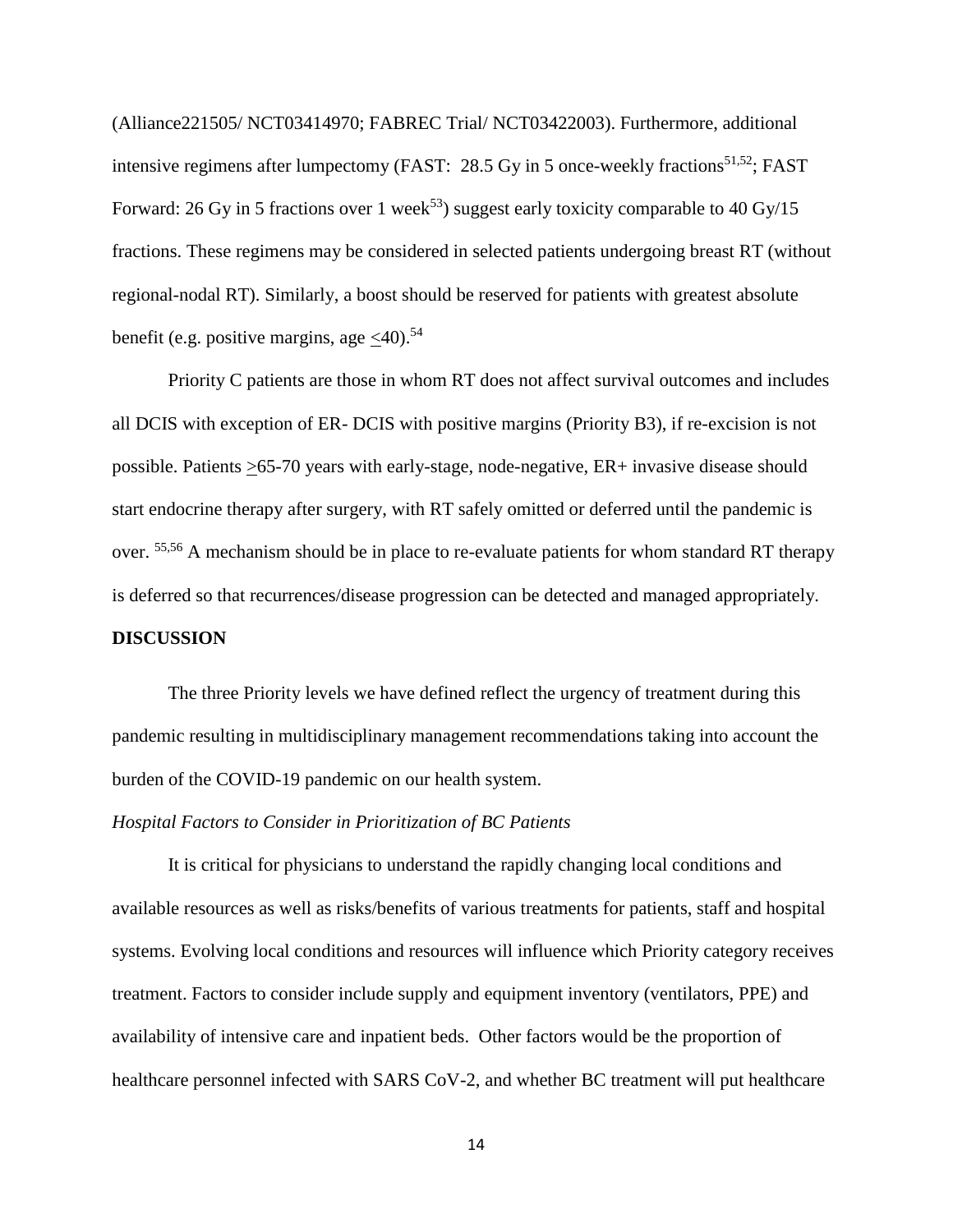workers at risk. Finally, the prevalence of regional community transmission will determine hospital capacity for outpatient care. These aforementioned factors will determine which BC patients receive treatment during or after the pandemic resolves.

## *Importance of the Multidisciplinary Approach to the BC Patient*

The basic tenets of cancer care coordination should be followed as much as possible during the COVID-19 pandemic. Management of BC patients requires a highly integrated and multidisciplinary approach. An intervention in one specialty will have a direct impact on another specialty. For example, the American College of Surgeons issued a statement that elective surgeries should be canceled.<sup>17</sup> Fortunately, many BC patients do not need upfront surgical resection because of neoadjuvant treatment options. However, deferring BC cases will initially increase the medical oncologist workload and will result in a backlog of procedures when the pandemic resolves. For these reasons, multidisciplinary discussion documenting Priority category for surgery and/or adjuvant treatments is necessary to ensure the best outcomes for patients. If feasible, tumor board discussions should include both standard and COVID-19 recommendations based on institution's level of pandemic severity. Documentation of these discussions in the medical record is highly recommended.

#### *Future Directions*

This information should be used to organize a process of structured decision-making for the care of patients with breast disease during the COVID-19 pandemic. However, as the pandemic rapidly evolves, we are increasingly learning about viral transmission and its impact on the health system, thus, these recommendations will evolve over time with continued updates. This consortium will continue to adapt these recommendations to the current pandemic severity including future waves of the COVID-19 pandemic. It is our hope that these current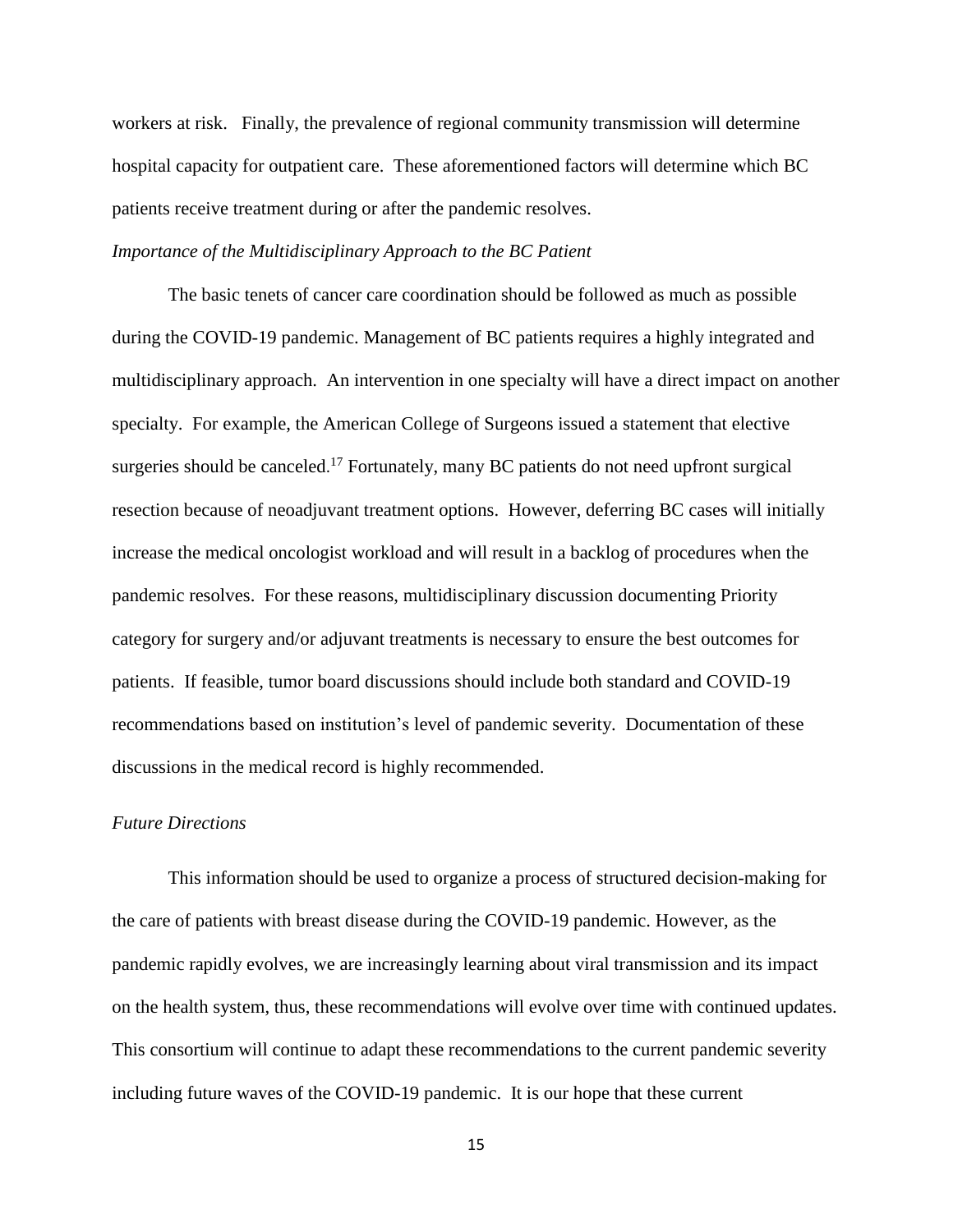recommendations will help clinicians provide the highest quality care for their patients during this evolving pandemic.

# **ACKNOWLEDGMENT**

There was no funding source.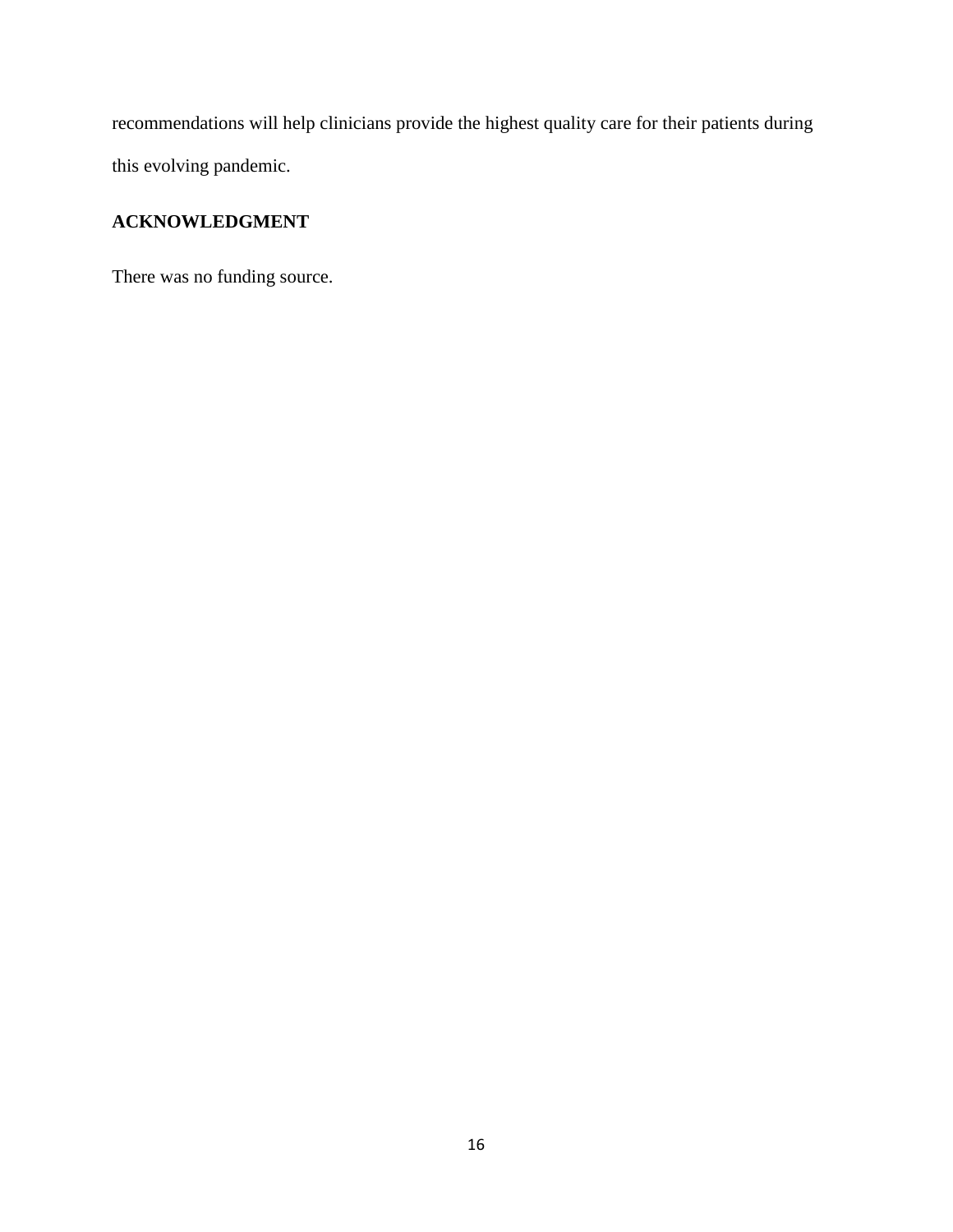# **REFERENCES**

- 1. Ueda M, Martins R, Hendrie PC, et al. Managing Cancer Care During the COVID-19 Pandemic: Agility and Collaboration Toward a Common Goal. *Journal of the National Comprehensive Cancer Network : JNCCN.* 2020:1-4.
- 2. Ontario Health. Pandemic Planning Clinical Guideline for Patients with Cancer. 2020. [https://www.accc-cancer.org/docs/documents/cancer-program-fundamentals/oh-cco](https://www.accc-cancer.org/docs/documents/cancer-program-fundamentals/oh-cco-pandemic-planning-clinical-guideline_final_2020-03-10.pdf)[pandemic-planning-clinical-guideline\\_final\\_2020-03-10.pdf.](https://www.accc-cancer.org/docs/documents/cancer-program-fundamentals/oh-cco-pandemic-planning-clinical-guideline_final_2020-03-10.pdf) Accessed 23 March 2020.
- 3. Armes JE, Egan AJ, Southey MC, et al. The histologic phenotypes of breast carcinoma occurring before age 40 years in women with and without BRCA1 or BRCA2 germline mutations: a population-based study. *Cancer.* 1998;83(11):2335-2345.
- 4. Monticciolo DL, Newell MS, Moy L, Niell B, Monsees B, Sickles EA. Breast Cancer Screening in Women at Higher-Than-Average Risk: Recommendations From the ACR. *Journal of the American College of Radiology : JACR.* 2018;15(3 Pt A):408-414.
- 5. Bleicher RJ, Ruth K, Sigurdson ER, et al. Time to Surgery and Breast Cancer Survival in the United States. *JAMA Oncol.* 2016;2(3):330-339.
- 6. Ward WH, DeMora L, Handorf E, et al. Preoperative Delays in the Treatment of DCIS and the Associated Incidence of Invasive Breast Cancer. *Annals of surgical oncology.*  2020;27(2):386-396.
- 7. Sikov WM, Berry DA, Perou CM, et al. Impact of the addition of carboplatin and/or bevacizumab to neoadjuvant once-per-week paclitaxel followed by dose-dense doxorubicin and cyclophosphamide on pathologic complete response rates in stage II to III triple-negative breast cancer: CALGB 40603 (Alliance). *J Clin Oncol.* 2015;33(1):13- 21.
- 8. von Minckwitz G, Huang CS, Mano MS, et al. Trastuzumab Emtansine for Residual Invasive HER2-Positive Breast Cancer. *N Engl J Med.* 2019;380(7):617-628.
- 9. Sanford RA, Lei X, Barcenas CH, et al. Impact of Time from Completion of Neoadjuvant Chemotherapy to Surgery on Survival Outcomes in Breast Cancer Patients. *Annals of surgical oncology.* 2016;23(5):1515-1521.
- 10. Basik M, Cecchini RS, Santos JFDL, et al. Abstract GS5-05: Primary analysis of NRG-BR005, a phase II trial assessing accuracy of tumor bed biopsies in predicting pathologic complete response (pCR) in patients with clinical/radiological complete response after neoadjuvant chemotherapy (NCT) to explore the feasibility of breast-conserving treatment without surgery. *Cancer Research.* 2020;80(4 Supplement):GS5-05-GS05-05.
- 11. Heil J, Pfob A, Sinn H-PP, et al. Abstract GS5-03: Diagnosing residual disease and pathologic complete response after neoadjuvant chemotherapy in breast cancer patients by image-guided vacuum-assisted breast biopsy: Results of a prospective multicenter trial. *Cancer Research.* 2020;80(4 Supplement):GS5-03-GS05-03.
- 12. Peeters M-JTFDV, van Loevezijn A, van der Noordaa ME, et al. Abstract GS5-06: Towards omitting breast surgery in patients with a pathologic complete response after neoadjuvant systemic treatment: interim analysis of the MICRA trial (Minimally Invasive Complete Response Assessment). *Cancer Research.* 2020;80(4 Supplement):GS5-06- GS05-06.
- 13. Tasoulis MK, Lee H-B, Yang W, et al. Abstract GS5-04: Accuracy of post-neoadjuvant chemotherapy image-guided breast biopsy to predict the presence of residual cancer: A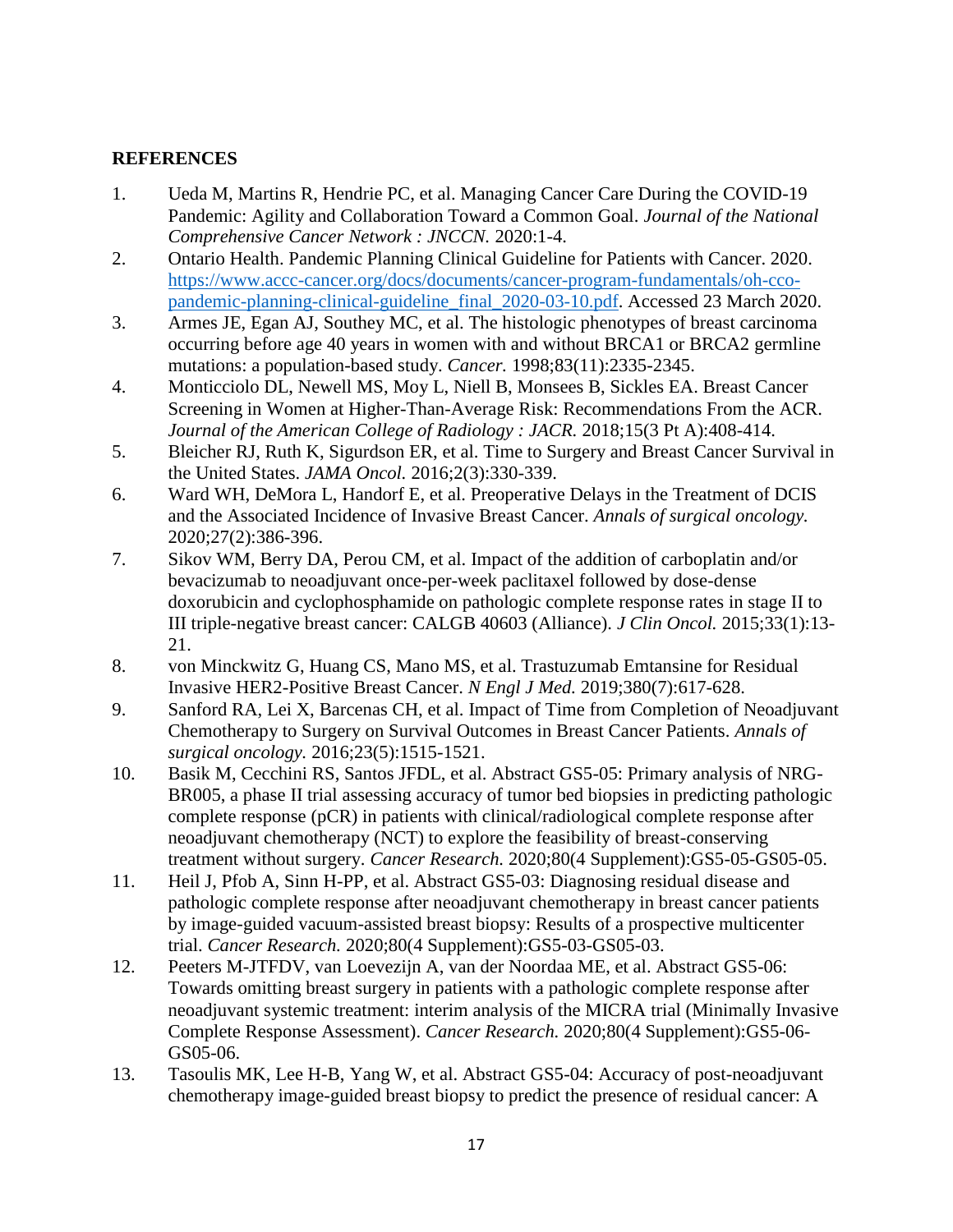multi-institutional pooled analysis. *Cancer Research.* 2020;80(4 Supplement):GS5-04- GS05-04.

- 14. Fennessy M, Bates T, MacRae K, Riley D, Houghton J, Baum M. Late follow-up of a randomized trial of surgery plus tamoxifen versus tamoxifen alone in women aged over 70 years with operable breast cancer. *Br J Surg.* 2004;91(6):699-704.
- 15. Mustacchi G, Ceccherini R, Milani S, et al. Tamoxifen alone versus adjuvant tamoxifen for operable breast cancer of the elderly: long-term results of the phase III randomized controlled multicenter GRETA trial. *Ann Oncol.* 2003;14(3):414-420.
- 16. Mustacchi G, Milani S, Pluchinotta A, De Matteis A, Rubagotti A, Perrota A. Tamoxifen or surgery plus tamoxifen as primary treatment for elderly patients with operable breast cancer: The G.R.E.T.A. Trial. Group for Research on Endocrine Therapy in the Elderly. *Anticancer Res.* 1994;14(5B):2197-2200.
- 17. American College of Surgeons. COVID-19 Guidelines for Triage of Breast Cancer Patients. [https://www.facs.org/covid-19/clinical-guidance/elective-case/breast-cancer.](https://www.facs.org/covid-19/clinical-guidance/elective-case/breast-cancer) Published 2020. Accessed March 29, 2020.
- 18. Bluemke DA, Gatsonis CA, Chen MH, et al. Magnetic resonance imaging of the breast prior to biopsy. *JAMA.* 2004;292(22):2735-2742.
- 19. Findlay-Shirras LJ, Outbih O, Muzyka CN, Galloway K, Hebbard PC, Nashed M. Predictors of Residual Disease After Breast Conservation Surgery. *Annals of surgical oncology.* 2018;25(7):1936-1942.
- 20. Elshof LE, Tryfonidis K, Slaets L, et al. Feasibility of a prospective, randomised, openlabel, international multicentre, phase III, non-inferiority trial to assess the safety of active surveillance for low risk ductal carcinoma in situ - The LORD study. *Eur J Cancer.* 2015;51(12):1497-1510.
- 21. Francis A, Thomas J, Fallowfield L, et al. Addressing overtreatment of screen detected DCIS; the LORIS trial. *Eur J Cancer.* 2015;51(16):2296-2303.
- 22. Youngwirth LM, Boughey JC, Hwang ES. Surgery versus monitoring and endocrine therapy for low-risk DCIS: The COMET Trial. *Bull Am Coll Surg.* 2017;102(1):62-63.
- 23. Bellon JR, Come SE, Gelman RS, et al. Sequencing of chemotherapy and radiation therapy in early-stage breast cancer: updated results of a prospective randomized trial. *J Clin Oncol.* 2005;23(9):1934-1940.
- 24. Masuda N, Sagara Y, Kinoshita T, et al. Neoadjuvant anastrozole versus tamoxifen in patients receiving goserelin for premenopausal breast cancer (STAGE): a double-blind, randomised phase 3 trial. *Lancet Oncol.* 2012;13(4):345-352.
- 25. Spring LM, Gupta A, Reynolds KL, et al. Neoadjuvant Endocrine Therapy for Estrogen Receptor-Positive Breast Cancer: A Systematic Review and Meta-analysis. *JAMA Oncol.*  2016;2(11):1477-1486.
- 26. Iwata H, Masuda N, Yamamoto Y, et al. Validation of the 21-gene test as a predictor of clinical response to neoadjuvant hormonal therapy for ER+, HER2-negative breast cancer: the TransNEOS study. *Breast Cancer Res Treat.* 2019;173(1):123-133.
- 27. Nitz U, Gluz O, Christgen M, et al. Reducing chemotherapy use in clinically high-risk, genomically low-risk pN0 and pN1 early breast cancer patients: five-year data from the prospective, randomised phase 3 West German Study Group (WSG) PlanB trial. *Breast Cancer Res Treat.* 2017;165(3):573-583.
- 28. Sparano JA, Gray RJ, Makower DF, et al. Adjuvant Chemotherapy Guided by a 21-Gene Expression Assay in Breast Cancer. *N Engl J Med.* 2018;379(2):111-121.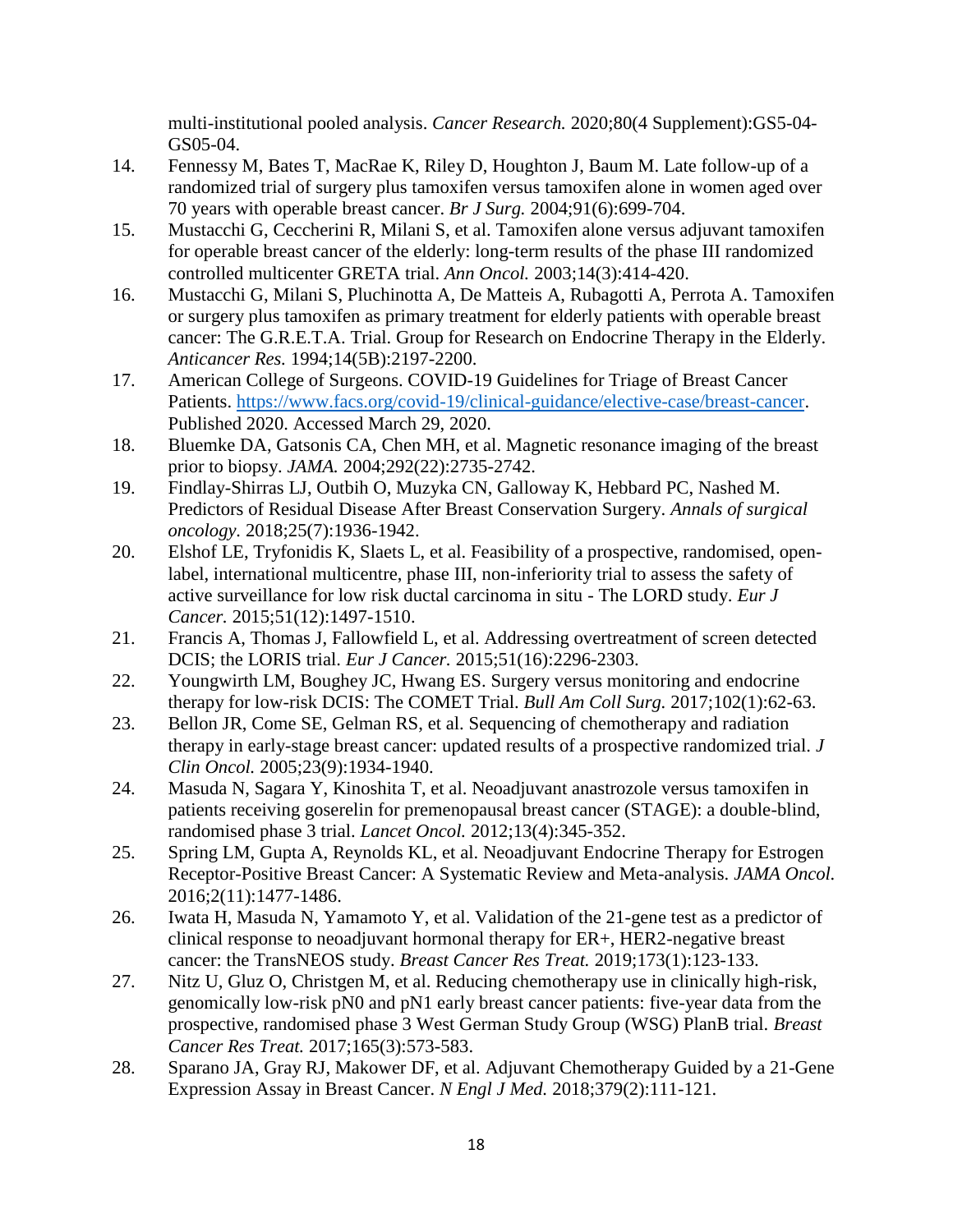- 29. Citron ML, Berry DA, Cirrincione C, et al. Randomized trial of dose-dense versus conventionally scheduled and sequential versus concurrent combination chemotherapy as postoperative adjuvant treatment of node-positive primary breast cancer: first report of Intergroup Trial C9741/Cancer and Leukemia Group B Trial 9741. *J Clin Oncol.*  2003;21(8):1431-1439.
- 30. Hurvitz SA, Martin M, Jung KH, et al. Neoadjuvant Trastuzumab Emtansine and Pertuzumab in Human Epidermal Growth Factor Receptor 2-Positive Breast Cancer: Three-Year Outcomes From the Phase III KRISTINE Study. *J Clin Oncol.*  2019;37(25):2206-2216.
- 31. Tolaney SM, Trippa L, Barry W, et al. Abstract GS1-05: TBCRC 033: A randomized phase II study of adjuvant trastuzumab emtansine (T-DM1) vs paclitaxel (T) in combination with trastuzumab (H) for stage I HER2-positive breast cancer (BC) (ATEMPT). *Cancer Research.* 2020;80(4 Supplement):GS1-05-GS01-05.
- 32. Earl HM, Hiller L, Vallier AL, et al. 6 versus 12 months of adjuvant trastuzumab for HER2-positive early breast cancer (PERSEPHONE): 4-year disease-free survival results of a randomised phase 3 non-inferiority trial. *Lancet.* 2019;393(10191):2599-2612.
- 33. Pivot X, Romieu G, Debled M, et al. 6 months versus 12 months of adjuvant trastuzumab in early breast cancer (PHARE): final analysis of a multicentre, open-label, phase 3 randomised trial. *Lancet.* 2019;393(10191):2591-2598.
- 34. Moilanen T, Mustanoja S, Karihtala P, Koivunen JP. Retrospective analysis of HER2 therapy interruption in patients responding to the treatment in metastatic HER2+ breast cancer. *ESMO Open.* 2017;2(3):e000202.
- 35. Spring LM, Wander SA, Andre F, Moy B, Turner NC, Bardia A. Cyclin-dependent kinase 4 and 6 inhibitors for hormone receptor-positive breast cancer: past, present, and future. *Lancet.* 2020;395(10226):817-827.
- 36. Parulekar W, Joy A, Gelmon K, et al. Abstract PD1-10: Randomized phase II study comparing two different schedules of palbociclib plus second line endocrine therapy in women with estrogen receptor positive, HER2 negative advanced/metastatic breast cancer: CCTG MA38 (NCT02630693). *Cancer Research.* 2019;79(4 Supplement):PD1- 10-PD11-10.
- 37. Zheng J, Yu Y, Durairaj C, et al. Abstract P5-21-21: Palbociclib exposure-response analyses in the treatment of hormone-receptor positive (HR+), human epidermal growth factor receptor 2 negative (HER2–) advanced breast cancer (ABC). *Cancer Research.*  2018;78(4 Supplement):P5-21-21-P25-21-21.
- 38. Cuzick J, Sestak I, Forbes JF, et al. Anastrozole for prevention of breast cancer in highrisk postmenopausal women (IBIS-II): an international, double-blind, randomised placebo-controlled trial. *Lancet.* 2014;383(9922):1041-1048.
- 39. Fisher B, Costantino JP, Wickerham DL, et al. Tamoxifen for prevention of breast cancer: report of the National Surgical Adjuvant Breast and Bowel Project P-1 Study. *J Natl Cancer Inst.* 1998;90(18):1371-1388.
- 40. Hwang ES, Hyslop T, Hendrix LH, et al. Phase II Single-Arm Study of Preoperative Letrozole for Estrogen Receptor-Positive Postmenopausal Ductal Carcinoma In Situ: CALGB 40903 (Alliance). *J Clin Oncol.* 2020:JCO1900510.
- 41. Masuda N, Iwata H, Rai Y, et al. Monthly versus 3-monthly goserelin acetate treatment in pre-menopausal patients with estrogen receptor-positive early breast cancer. *Breast Cancer Res Treat.* 2011;126(2):443-451.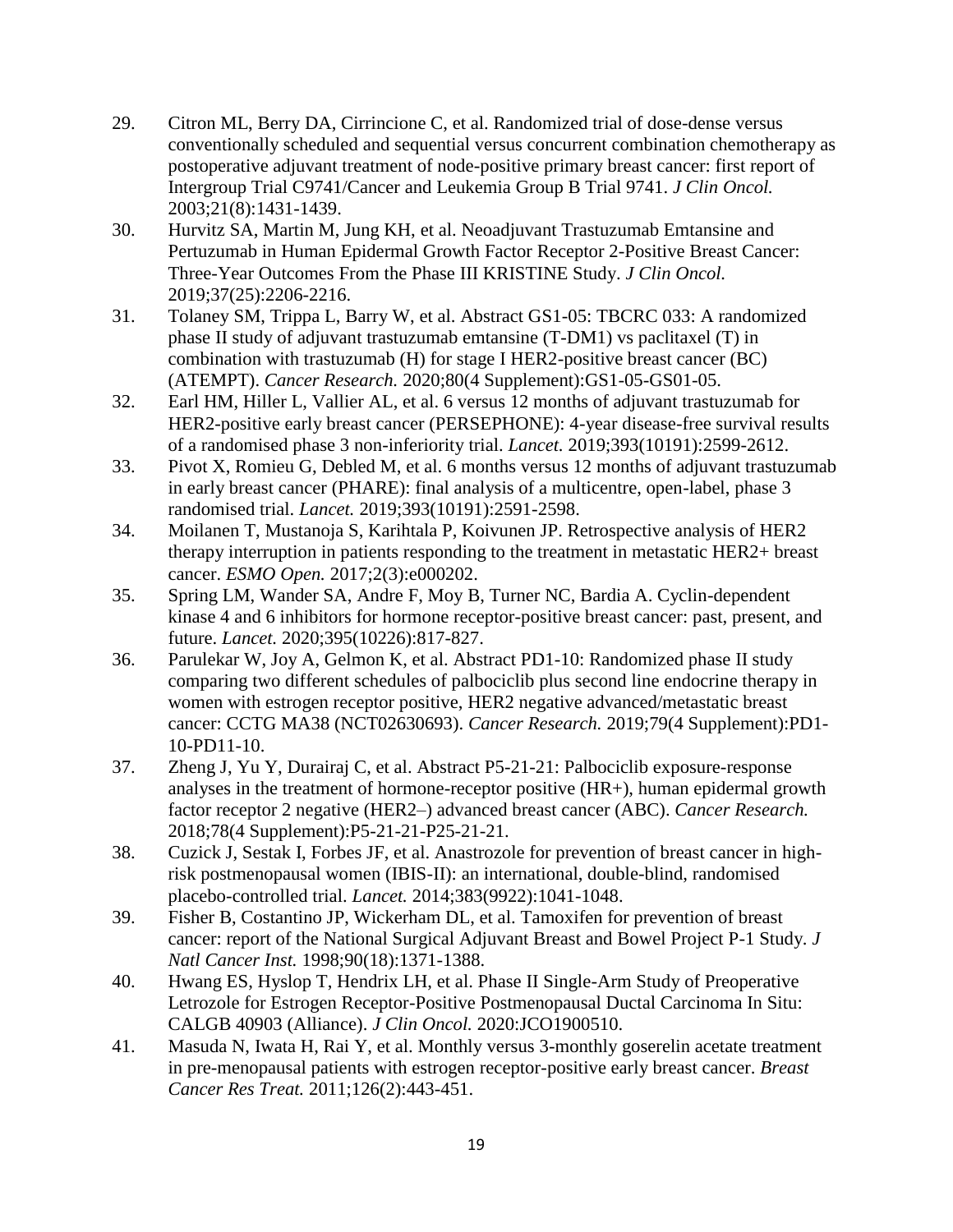- 42. Hartsell WF, Scott CB, Bruner DW, et al. Randomized trial of short- versus long-course radiotherapy for palliation of painful bone metastases. *J Natl Cancer Inst.*  2005;97(11):798-804.
- 43. Chow E, Harris K, Fan G, Tsao M, Sze WM. Palliative Radiotherapy Trials for Bone Metastases: A Systematic Review. 2007;25(11):1423-1436.
- 44. Choi HS, Jang HS, Kang KM, Choi B-o. Symptom palliation of hypofractionated radiotherapy for patients with incurable inflammatory breast cancer. *Radiation Oncology.*  2019;14(1):110.
- 45. Haviland JS, Owen JR, Dewar JA, et al. The UK Standardisation of Breast Radiotherapy (START) trials of radiotherapy hypofractionation for treatment of early breast cancer: 10 year follow-up results of two randomised controlled trials. *The Lancet Oncology.*  2013;14(11):1086-1094.
- 46. Whelan TJ, Pignol JP, Levine MN, et al. Long-term results of hypofractionated radiation therapy for breast cancer. *N Engl J Med.* 2010;362(6):513-520.
- 47. Silva SB, Pereira AAL, Marta GN, et al. Clinical impact of adjuvant radiation therapy delay after neoadjuvant chemotherapy in locally advanced breast cancer. *Breast.*  2018;38:39-44.
- 48. Olivotto IA, Lesperance ML, Truong PT, et al. Intervals longer than 20 weeks from breast-conserving surgery to radiation therapy are associated with inferior outcome for women with early-stage breast cancer who are not receiving chemotherapy. *J Clin Oncol.*  2009;27(1):16-23.
- 49. Ragaz J, Jackson SM, Le N, et al. Adjuvant radiotherapy and chemotherapy in nodepositive premenopausal women with breast cancer. *N Engl J Med.* 1997;337(14):956- 962.
- 50. Wang SL, Fang H, Song YW, et al. Hypofractionated versus conventional fractionated postmastectomy radiotherapy for patients with high-risk breast cancer: a randomised, non-inferiority, open-label, phase 3 trial. *Lancet Oncol.* 2019;20(3):352-360.
- 51. group FT, Agrawal RK, Alhasso A, et al. First results of the randomised UK FAST Trial of radiotherapy hypofractionation for treatment of early breast cancer (CRUKE/04/015). *Radiother Oncol.* 2011;100(1):93-100.
- 52. Brunt AM. FAST Trial 10 year results *ASTRO 2018 Annual Meeting presentation slides*  ASTRO 2018.
- 53. Brunt AM, Wheatley D, Yarnold J, et al. Acute skin toxicity associated with a 1-week schedule of whole breast radiotherapy compared with a standard 3-week regimen delivered in the UK FAST-Forward Trial. *Radiotherapy and Oncology.* 2016;120(1):114- 118.
- 54. Jones HA, Antonini N, Hart AA, et al. Impact of pathological characteristics on local relapse after breast-conserving therapy: a subgroup analysis of the EORTC boost versus no boost trial. *Journal of clinical oncology : official journal of the American Society of Clinical Oncology.* 2009;27(30):4939-4947.
- 55. Hughes KS, Schnaper LA, Bellon JR, et al. Lumpectomy Plus Tamoxifen With or Without Irradiation in Women Age 70 Years or Older With Early Breast Cancer: Long-Term Follow-Up of CALGB 9343. *Journal of Clinical Oncology.* 2013;31(19):2382- 2387.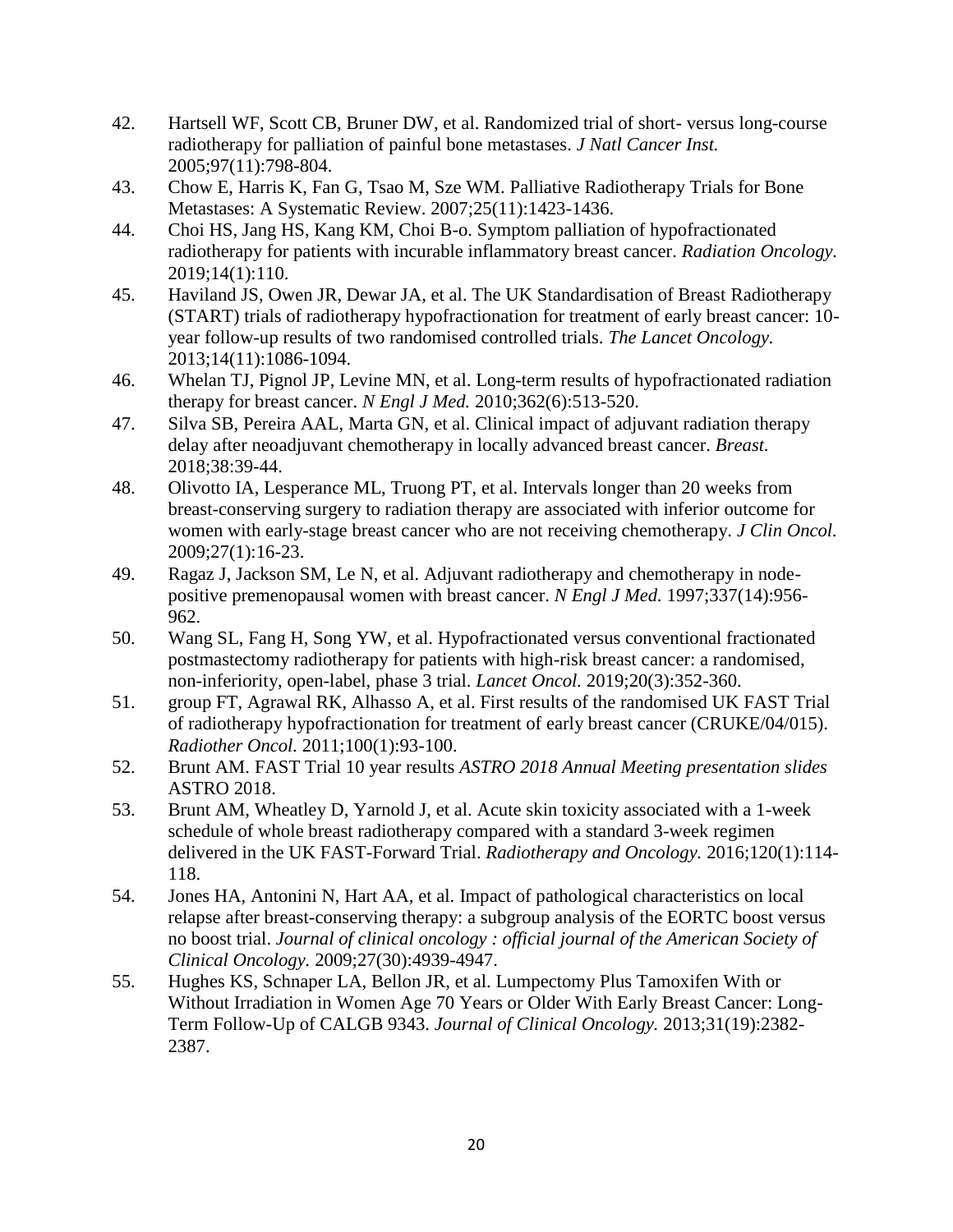- 56. Kunkler IH, Williams LJ, Jack WJL, Cameron DA, Dixon JM. Breast-conserving surgery with or without irradiation in women aged 65 years or older with early breast cancer (PRIME II): a randomised controlled trial. *The Lancet Oncology.* 2015;16(3):266-273.
- 57. Gay HA, Santiago R, Gil B, et al. Lessons Learned From Hurricane Maria in Puerto Rico: Practical Measures to Mitigate the Impact of a Catastrophic Natural Disaster on Radiation Oncology Patients. *Pract Radiat Oncol.* 2019;9(5):305-321.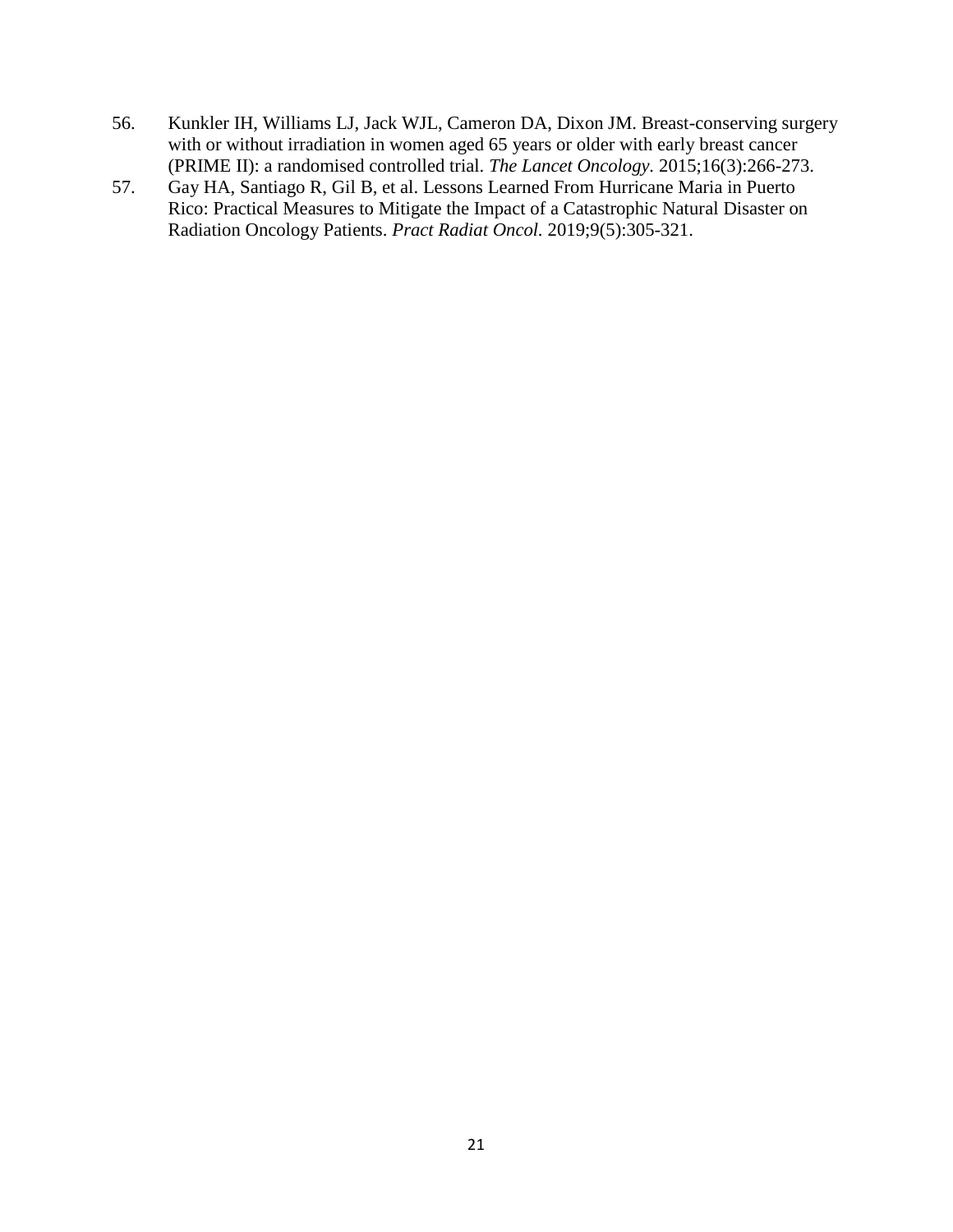| <b>Priority</b> | <b>Patient Description</b>                                                          | <b>COVID-19 Treatment Considerations</b>                                                                                                                                                                                                        |
|-----------------|-------------------------------------------------------------------------------------|-------------------------------------------------------------------------------------------------------------------------------------------------------------------------------------------------------------------------------------------------|
| Priority A      |                                                                                     |                                                                                                                                                                                                                                                 |
| A               | Breast abscess in a septic patient                                                  | Operative drainage if unable to be drained at<br>the bedside                                                                                                                                                                                    |
| A               | Expanding hematoma in a<br>hemodynamically unstable<br>patient                      | Operative evacuation and control of bleeding                                                                                                                                                                                                    |
| Priority B      |                                                                                     |                                                                                                                                                                                                                                                 |
| B1              | Ischemic autologous tissue flap                                                     | Revascularize or remove flap                                                                                                                                                                                                                    |
| B1              | Revision of a full thickness<br>ischemic mastectomy flap with<br>exposed prosthesis | Debride and remove expander/implant                                                                                                                                                                                                             |
| B1              | Patients who have completed<br>neoadjuvant chemotherapy for<br>Inflammatory BC      | Operate (mastectomy without reconstruction)<br>as soon as possible depending on institutional<br>resources                                                                                                                                      |
| B1              | TNBC and $HER2 + patients$                                                          | Neoadjuvant chemotherapy or HER2 targeted<br>therapy. In some cases, institutions may<br>decide to proceed with surgery first versus<br>neoadjuvant therapy. These decisions will<br>depend on institutional resources and patient<br>factors.* |
| B <sub>2</sub>  | Neoadjuvant:<br>-finishing treatment<br>-progressing on treatment                   | Operate if feasible depending on resources or<br>extend/change neoadjuvant therapy*                                                                                                                                                             |
| B <sub>3</sub>  | Clinical Stage T2 or N1 ER +/<br>HER2 - tumors                                      | Consider hormonal treatment, delay operation                                                                                                                                                                                                    |
| B <sub>3</sub>  | Discordant biopsies likely to be<br>malignant                                       | Perform excisional biopsy when conditions<br>allow                                                                                                                                                                                              |
| B <sub>3</sub>  | Malignant or suspected local<br>recurrence                                          | Begin with staging when feasible. Perform<br>excision when conditions allow if there is no<br>distant disease.                                                                                                                                  |
| Priority C      |                                                                                     |                                                                                                                                                                                                                                                 |
| C <sub>1</sub>  | ER - DCIS                                                                           | Delay operation until after COVID-19 unless<br>there is a high risk of invasive cancer (Move<br>to $B3)$                                                                                                                                        |
| C1              | Positive margin(s) for invasive<br>cancer                                           | Delay re-excision until after COVID-19                                                                                                                                                                                                          |
| C <sub>1</sub>  | Clinical Stage T1N0 ER $+$ /<br>HER2 - cancers.                                     | Hormonal treatment; delay operation until<br>after COVID-19                                                                                                                                                                                     |

**Table 1. Priority Categories for Surgical Oncology**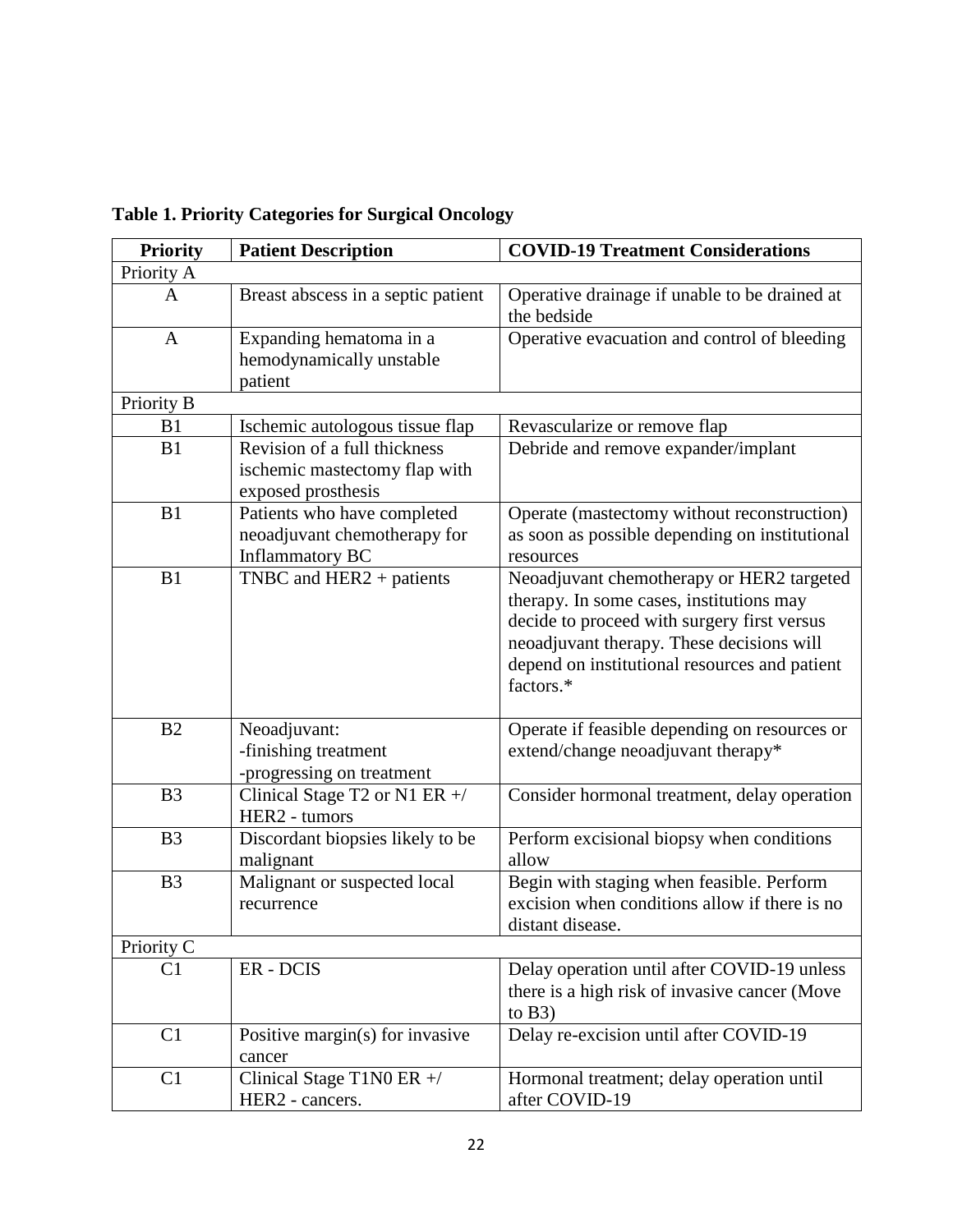| C <sub>1</sub> | BC patients requiring additional<br>axillary surgery                      | Delay operation until after COVID-19                        |
|----------------|---------------------------------------------------------------------------|-------------------------------------------------------------|
| C <sub>2</sub> | $ER + DCIS$                                                               | Hormonal treatment; delay operation until<br>after COVID-19 |
| C <sub>2</sub> | High risk lesions                                                         | Delay operation until after COVID-19                        |
| C <sub>2</sub> | Reconstruction for previously<br>completed mastectomy                     | Delay operation until after COVID-19                        |
| C <sub>3</sub> | Excision of benign lesions-<br>fibroadenomas, nodules,<br>papillomas, etc | Delay operation until after COVID-19                        |
| C <sub>3</sub> | Discordant biopsies likely to be<br>benign                                | Delay operation until after COVID-19                        |
| C <sub>3</sub> | Prophylactic surgery-for cancer<br>and noncancer                          | Delay operation until after COVID-19                        |

\*Breast conservation is preferred provided that radiation oncology services are available, and the risk of multiple visits or deferred radiation is acceptable. If no ventilator is available or risk of viral exposure is high, breast conserving surgery could be performed under local with sedation. Reconstruction should be limited to tissue expander or implant placement if necessary, depending on institutional resources. Autologous reconstruction should be deferred.

BC, breast cancer; DCIS, ductal carcinoma in situ; ER, estrogen receptor; HER2, human epidermal growth factor receptor 2; TNBC, triple negative breast cancer.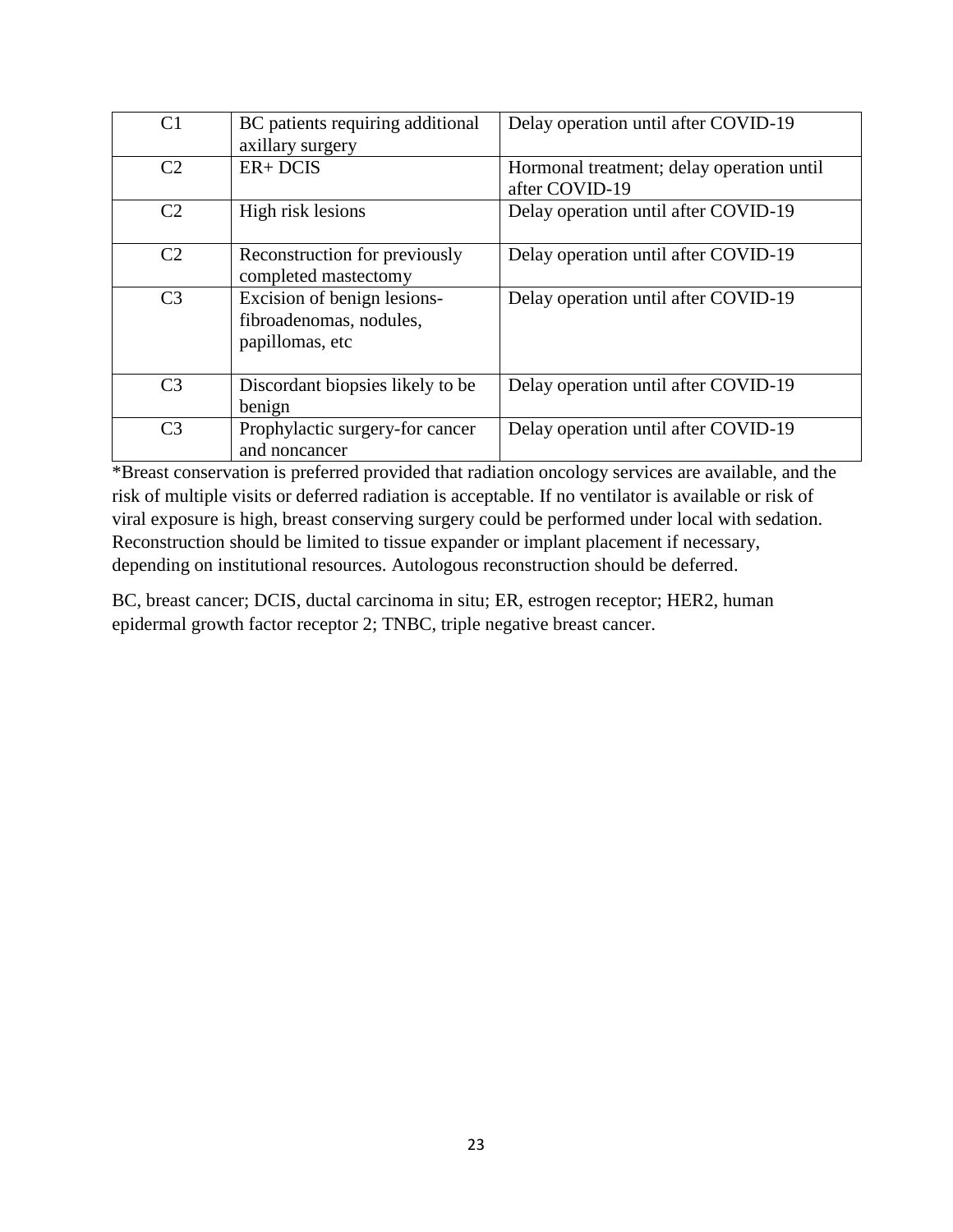| <b>Priority</b> | <b>Patient Description</b>                                                                                                                                              | <b>COVID-19 Treatment Considerations</b>                                                                                                                                         |
|-----------------|-------------------------------------------------------------------------------------------------------------------------------------------------------------------------|----------------------------------------------------------------------------------------------------------------------------------------------------------------------------------|
| Priority A      |                                                                                                                                                                         |                                                                                                                                                                                  |
| A               | Patients with oncologic<br>emergencies (e.g. febrile<br>neutropenia, hypercalcemia,<br>intolerable pain, symptomatic<br>pleural effusions or brain<br>metastases, etc.) | Initiate necessary management                                                                                                                                                    |
| Priority B      |                                                                                                                                                                         |                                                                                                                                                                                  |
| B1              | Patients with inflammatory BC                                                                                                                                           | Neoadjuvant chemotherapy                                                                                                                                                         |
| B1              | Patients with TNBC or HER2+<br><b>BC</b>                                                                                                                                | Neo/adjuvant chemotherapy (Neoadjuvant<br>for $\geq$ T2 or N1)                                                                                                                   |
| B1              | Patients with mBC for whom<br>therapy is likely to improve<br>outcomes                                                                                                  | Initiate chemotherapy, endocrine, or targeted<br>therapy                                                                                                                         |
| B1              | Patients who already started<br>neo/adjuvant chemotherapy                                                                                                               | Continue therapy until complete (if<br>neoadjuvant and responding, can extend<br>treatment if necessary to defer surgery<br>further)                                             |
| B1              | Patients progressing on<br>neoadjuvant therapy                                                                                                                          | Refer to surgery or change systemic therapy                                                                                                                                      |
| B1              | Patients on oral adjuvant<br>endocrine therapy                                                                                                                          | Continue therapy                                                                                                                                                                 |
| B1              | Premenopausal patients with<br>ER+ BC receiving LHRH<br>agonists (adjuvant or metastatic)                                                                               | - If on aromatase inhibitor, continue LHRH<br>agonist and consider long acting 3 month<br>dosing or home administration<br>- If on tamoxifen, consider deferring LHRH<br>agonist |
| B1              | Patients with clinical anatomic<br>Stage 1 or 2 ER+/HER2- BCs                                                                                                           | Neoadjuvant endocrine therapy for 6 to 12<br>months to defer surgery (may consider gene<br>expression assay on core biopsy)                                                      |
| B2              | Patients receiving treatment for<br>Stage 1 HER2+ breast                                                                                                                | Ado-trastuzumab emtansine may be<br>substituted for paclitaxel/trastuzumab                                                                                                       |
| B <sub>3</sub>  | Patients with $ER + DCIS$                                                                                                                                               | Consider neoadjuvant endocrine therapy to<br>defer surgery                                                                                                                       |
| B <sub>3</sub>  | Patients with mBC for whom<br>therapy is unlikely to improve<br>outcomes                                                                                                | Consider deferring chemotherapy, endocrine,<br>or targeted therapy                                                                                                               |
| B <sub>3</sub>  | Patients with HER2+ mBC<br>beyond 2 years of maintenance<br>antibody therapy (trastuzumab,                                                                              | Consider stopping antibody therapy with<br>monitoring for progression every 3-6 months                                                                                           |

**Table 2. Priority Categories for Medical Oncology**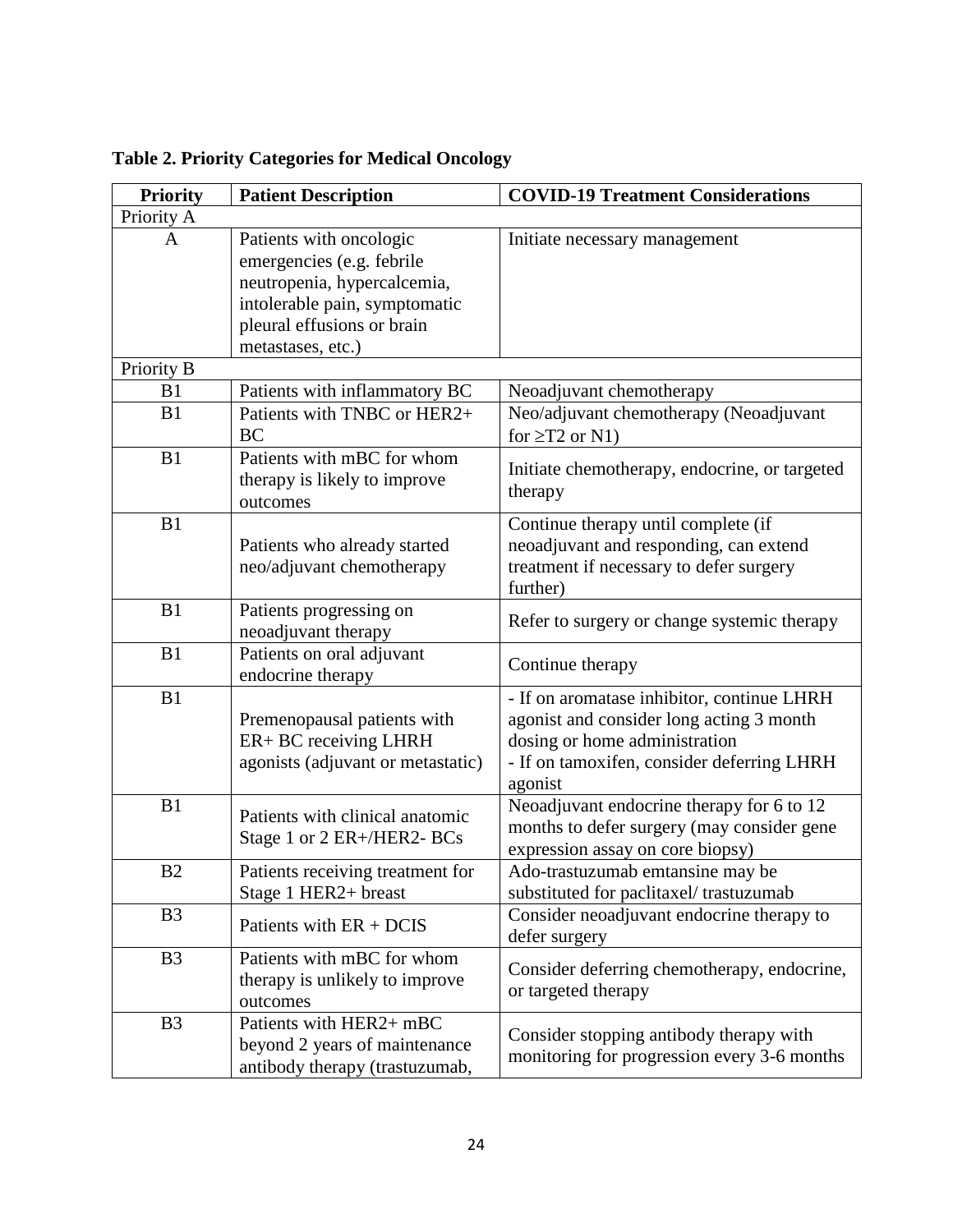|                | pertuzumab) with minimal<br>disease burden.                                                                 |                                                                                     |
|----------------|-------------------------------------------------------------------------------------------------------------|-------------------------------------------------------------------------------------|
| B <sub>3</sub> | Patients with HER2+ BC<br>receiving adjuvant antibody<br>treatment                                          | Consider curtailing antibody treatment after<br>7 months instead of 12 months       |
| Priority C     |                                                                                                             |                                                                                     |
| C              | Patients receiving zoledronic<br>acid, denosumab                                                            | Discontinue bone antiresorptive therapy<br>unless for hypercalcemia                 |
| $\mathcal{C}$  | Patients with stable mBC                                                                                    | Interval for routine follow up restaging<br>studies can be delayed                  |
| $\mathsf{C}$   | Patients with lower risk imaging<br>findings needing follow up<br>(e.g.small pulmonary nodules)             | Interval follow up can be delayed                                                   |
| $\mathcal{C}$  | Patients who are candidates for<br>prevention measures (e.g. family<br>history, LCIS or ADH,<br>$BRCA1/2+)$ | Consider endocrine therapy (as appropriate),<br>delay surgery and screening imaging |
| $\mathcal{C}$  | Patients in long term follow up<br>for early BC                                                             | Defer routine in-person visit                                                       |
| $\mathcal{C}$  | Patients on aromatase inhibitors                                                                            | Defer bone density testing (baseline and<br>follow up)                              |

ADH, atypical ductal hyperplasia; BC, breast cancer; DCIS, ductal carcinoma in situ; ER, estrogen receptor; HER2, human epidermal growth factor receptor 2; LCIS, lobular carcinoma in situ; LHRH, luteinizing hormone releasing hormone; mBC, metastatic BC; TNBC, triple negative breast cancer.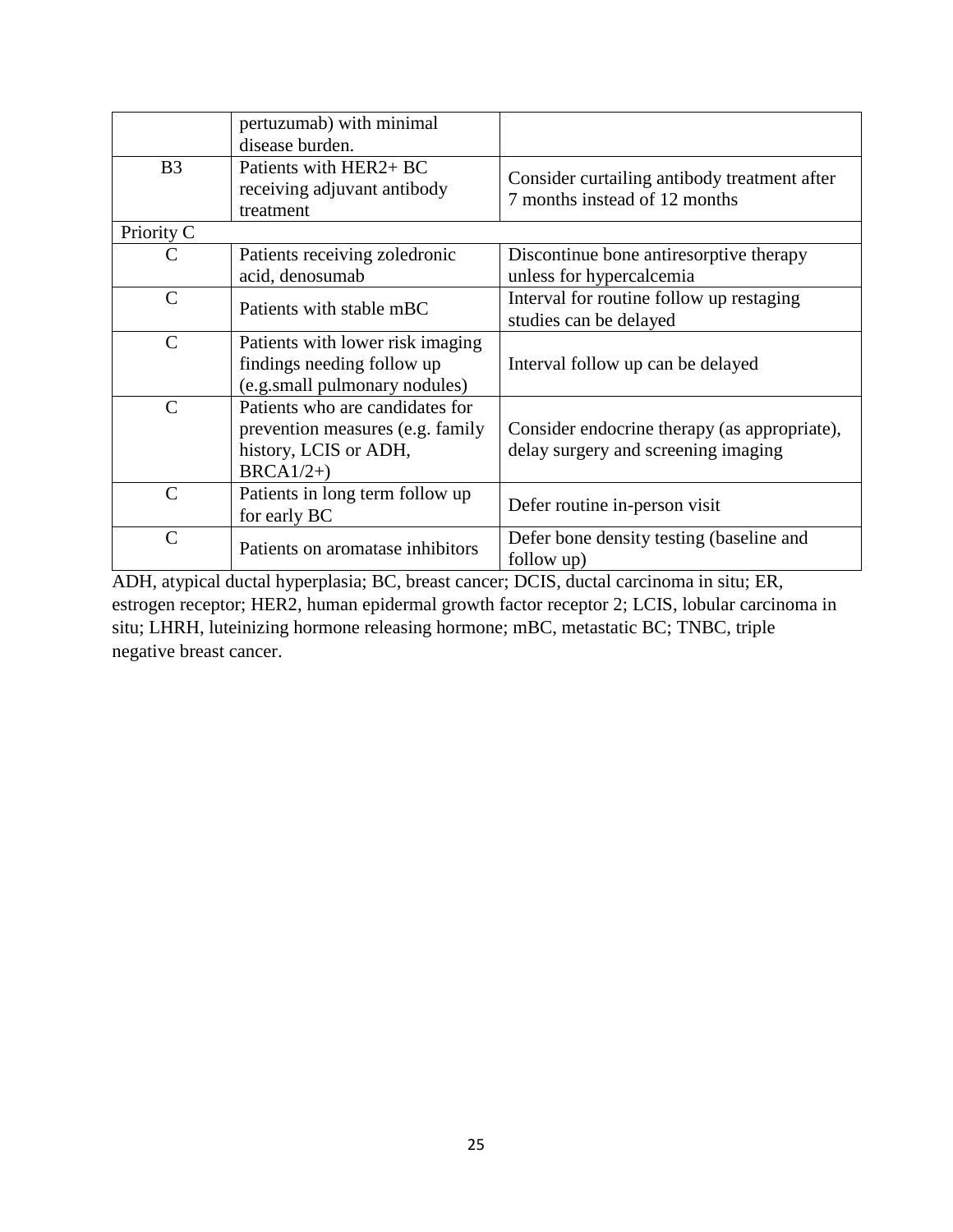| <b>Agent</b>             | <b>Dosing and Scheduling Considerations</b>                              |  |
|--------------------------|--------------------------------------------------------------------------|--|
| Chemotherapy             | Chemotherapy schedules may be modified to reduce clinic visits           |  |
|                          | (using 2- or 3-week dosing, e.g.) or to reduce infection risk (using     |  |
|                          | weekly dosing) for selected agents when appropriate.                     |  |
|                          | For low risk febrile neutropenia, outpatient regimens may be used.       |  |
|                          | Selected patients (particularly with ER+ disease), can consider          |  |
|                          | radiation before chemotherapy if this facilitates patient safety.        |  |
| <b>Targeted Therapy</b>  | The addition of oral targeted agents (CDK 4/6, mTOR, or PIK3CA           |  |
|                          | inhibitors) to endocrine therapy may be delayed in first-line treatment, |  |
|                          | or in situations where endocrine therapy alone is providing or is likely |  |
|                          | to provide effective tumor control.                                      |  |
|                          | Cardiac monitoring (Echo, nuclear) during HER2 antibody therapy          |  |
|                          | can be delayed or discontinued if clinically stable.                     |  |
|                          | Consider reduced dose of oral targeted agents to optimize tolerability   |  |
|                          | and minimize treatment related toxicities.                               |  |
|                          | Trastuzumab and pertuzumab for metastatic HER2+ BC may                   |  |
|                          | reasonably be administered at longer intervals (e.g. 4 weeks).           |  |
| <b>Endocrine Therapy</b> | Oral endocrine agents (e.g. tamoxifen, aromatase inhibitors) are not     |  |
|                          | immunosuppressive and can be safely continued.                           |  |
|                          | Fulvestrant is not immunosuppressive but requires monthly clinical       |  |
|                          | administration.                                                          |  |
|                          | Aromatase inhibitors are preferred over tamoxifen for neoadjuvant        |  |
|                          | endocrine therapy (and LHRH agonists should be used for                  |  |
|                          | premenopausal women).                                                    |  |
| <b>Supportive Care</b>   | Extend venous access device (port) flush to 12 weeks or longer           |  |
|                          | Consider peripheral venous access for IV chemotherapy if patient has     |  |
|                          | sufficient veins and no existing port if institutional policies permit.  |  |
|                          | Administer G-CSF growth factor support to minimize neutropenia.          |  |
|                          | Limit dexamethasone when possible to reduce immunosuppression.           |  |

**Table 3. Additional Considerations for Priority Categories for Medical Oncology** 

BC, breast cancer; ER, estrogen receptor; G-CSF, granulocyte colony-stimulating factor; HER2, human epidermal growth factor receptor 2; IV, intravenous; LHRH, luteinizing hormone releasing hormone.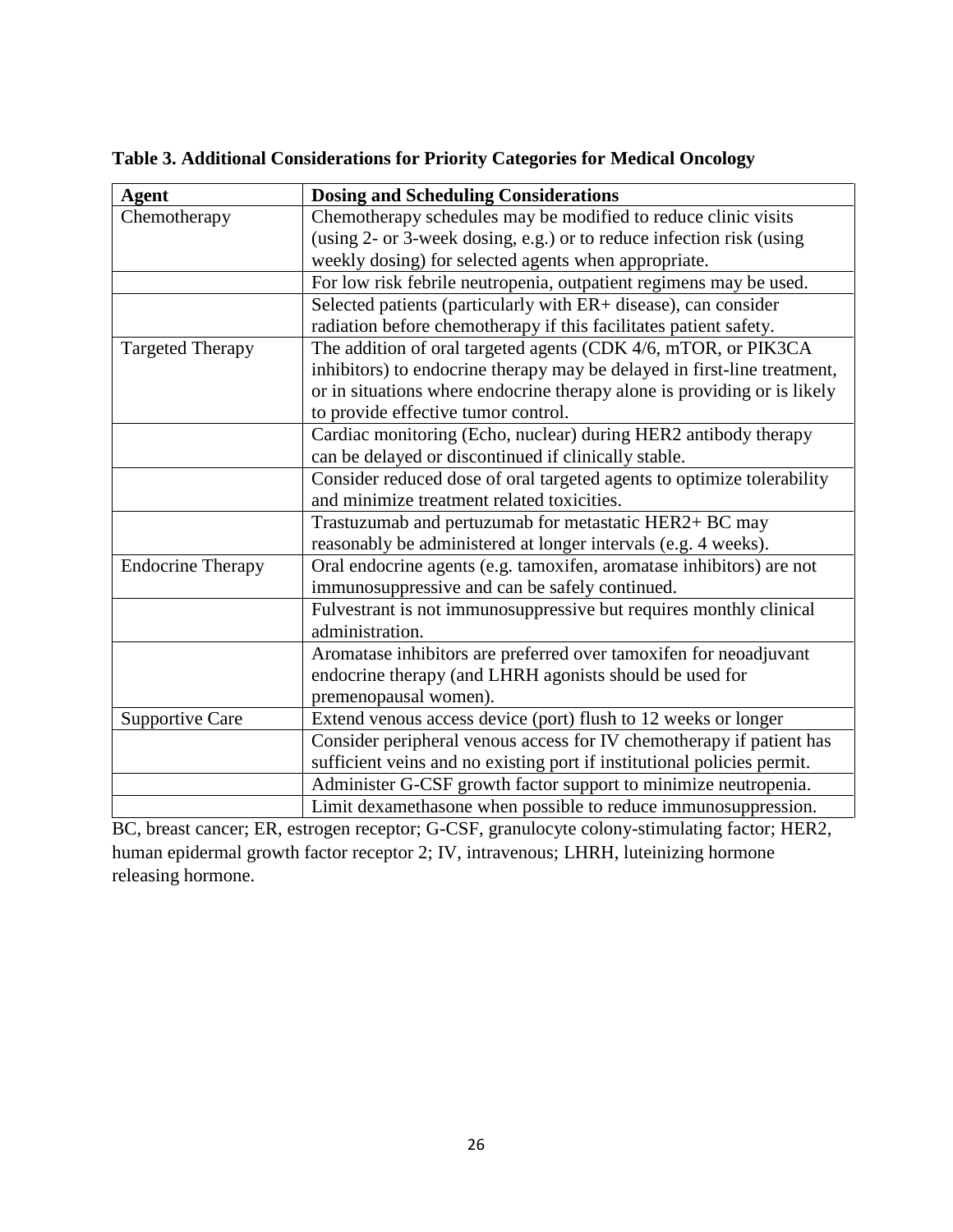| <b>Priority</b> | <b>Patient Description</b>                                                                                                             | <b>COVID-19 Treatment Considerations</b>                                               |
|-----------------|----------------------------------------------------------------------------------------------------------------------------------------|----------------------------------------------------------------------------------------|
| Priority A      |                                                                                                                                        |                                                                                        |
| A               | Bleeding/painful inoperable<br>local-regional disease,<br>Symptomatic metastatic<br>disease                                            | Consider palliative HF regimens                                                        |
| A               | Progression of disease during<br><b>NAC</b>                                                                                            | Consider definitive HF regimens                                                        |
| Priority B      |                                                                                                                                        |                                                                                        |
| B1              | Inflammatory BC s/p<br>mastectomy                                                                                                      | Consider PMRT HF regimens                                                              |
| B1              | Node positive: TNBC or<br>HER2+ disease $s/p$ BCT or<br>mastectomy                                                                     | Consider WBRT or PMRT HF regimens                                                      |
| B1              | Post mastectomy with 4 or<br>more tumor positive nodes                                                                                 | <b>Consider PMRT HF regimens</b>                                                       |
| B1              | Residual node positive<br>disease after NAC                                                                                            | Consider WBRT or PMRT regimens                                                         |
| B2              | PMRT with 1-3 tumor<br>positive nodes                                                                                                  | Consider PMRT HF regimens                                                              |
| B2              | Node negative: TNBC or<br>HER2+ s/p BCT                                                                                                | Consider WBRT HF regimens                                                              |
| B2              | If tumor positive margin<br>after BCT for invasive BC<br>with no alternative therapy<br>options                                        | Consider WBRT HF regimens                                                              |
| B <sub>3</sub>  | If tumor positive margin<br>after BCT for invasive BC<br>with alternative therapy<br>options                                           | Consider WBRT HF regimens                                                              |
| B <sub>3</sub>  | Young age $(\leq 40 \text{ years}) \text{ s/p}$<br>BCT, node negative with $\geq$ 1<br>additional high-risk features<br>$(LVI+, PNI+)$ | Consider HF regimens                                                                   |
| B <sub>3</sub>  | ER- DCIS with a positive<br>margin                                                                                                     | Consider HF WBRT regimens                                                              |
| Priority C      |                                                                                                                                        |                                                                                        |
| $\mathcal{C}$   | $DCIS^*$                                                                                                                               | Initiate endocrine therapy if ER+<br>Defer radiation therapy until pandemic is<br>over |
| $\mathsf{C}$    | >65 years early-stage, node-<br>negative ER+/HER2-taking                                                                               | Omit radiation therapy or defer until<br>pandemic is over                              |

**Table 4. Priority Categories for Radiation Oncology**